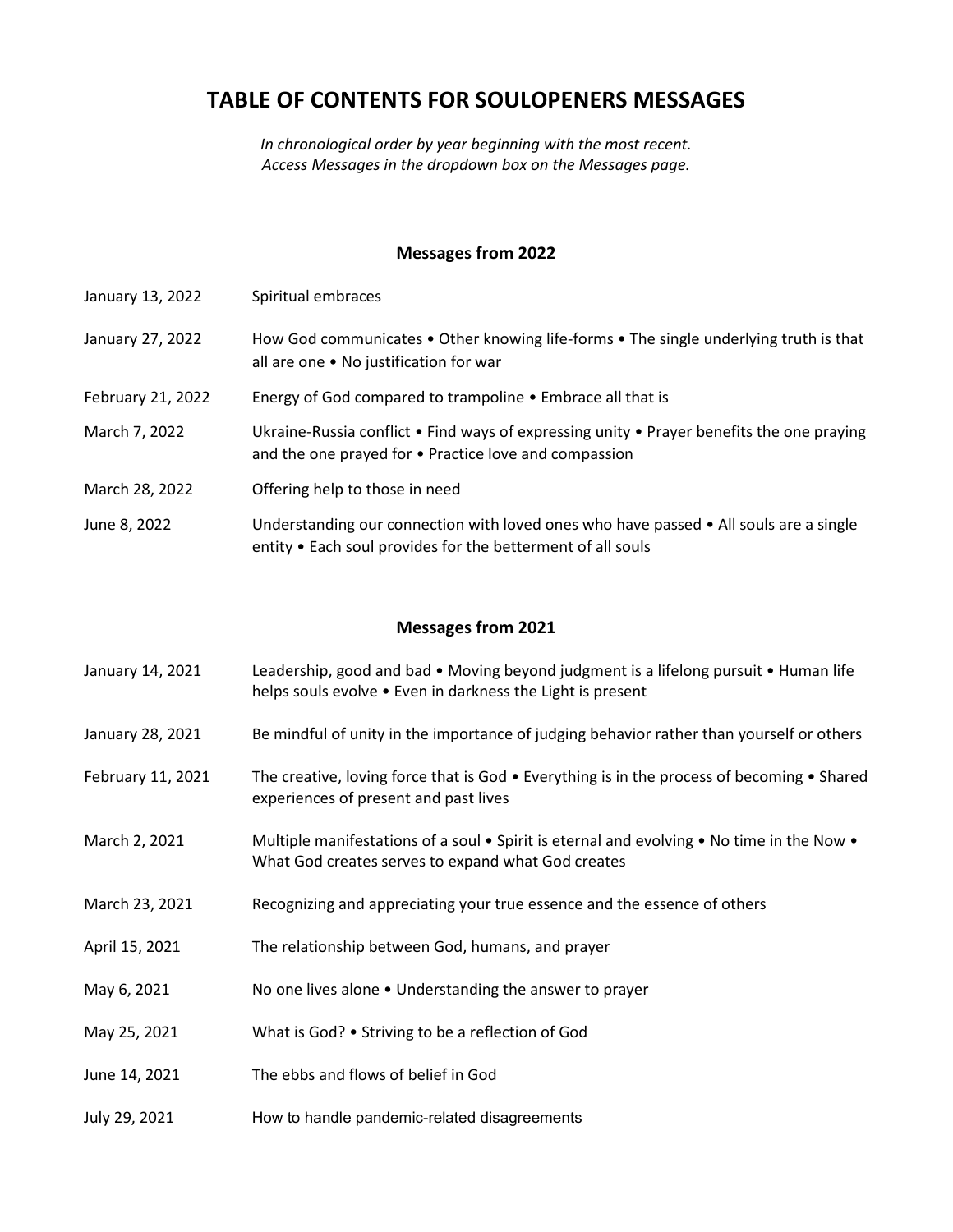| August 24, 2021    | How to respond during a pandemic • Comforting words on the passing of a dear friend                                                                 |
|--------------------|-----------------------------------------------------------------------------------------------------------------------------------------------------|
| September 16, 2021 | How to be present for others                                                                                                                        |
| October 12, 2021   | Human life in the midst of eternal life                                                                                                             |
| October 26, 2021   | The process of becoming $\bullet$ Practicing unconditional love $\bullet$ You are your brothers and<br>sisters                                      |
| November 9, 2021   | Transition from human form to spirit form • There are no beginnings nor endings to<br>spirit life . Everything evolves . All that is is part of God |

- January 7, 2020 God listens, and what that means God consists of many Gods God is the energy that connects everything • What prayer does
- January 21, 2020 God's embrace, receiving it and being it Thoughts have energy All-embracing energy connects everything
- February 3, 2020 The energy that connects all compared to a trampoline All that you think, say, and do affects the entire creation • Guides see humans as a unique kind of energy • No evil people • Negative judgments of others affect you, too
- March 3, 2020 Everyone can be a healer The journey of life
- March 24, 2020 Special message regarding the coronavirus pandemic
- April 7, 2020 Finding the positive in pandemic isolation
- April 20, 2020 Being a voice of God Ignoring the importance of nature has consequences Death is moving from one community to another • Affirming all forms of life is affirming God
- May 3, 2020 Guides use color and music to describe individual human energy Multiple physical and spiritual universes • Other life-forms know of the Spirit Center
- May 27, 2020 Being a reflection of God's light compared to the sun reflecting off Venus
- June 8, 2020 Seeking peace compared to being on a boat in stormy seas
- June 22, 2020 Reaching for God to help others and yourself means all benefit
- July 13, 2020 Pandemic: Be aware of changes for the better
- July 27, 2020 Human life is the process of refinement of beliefs Community of human and spirit life • The importance of stones on the path of life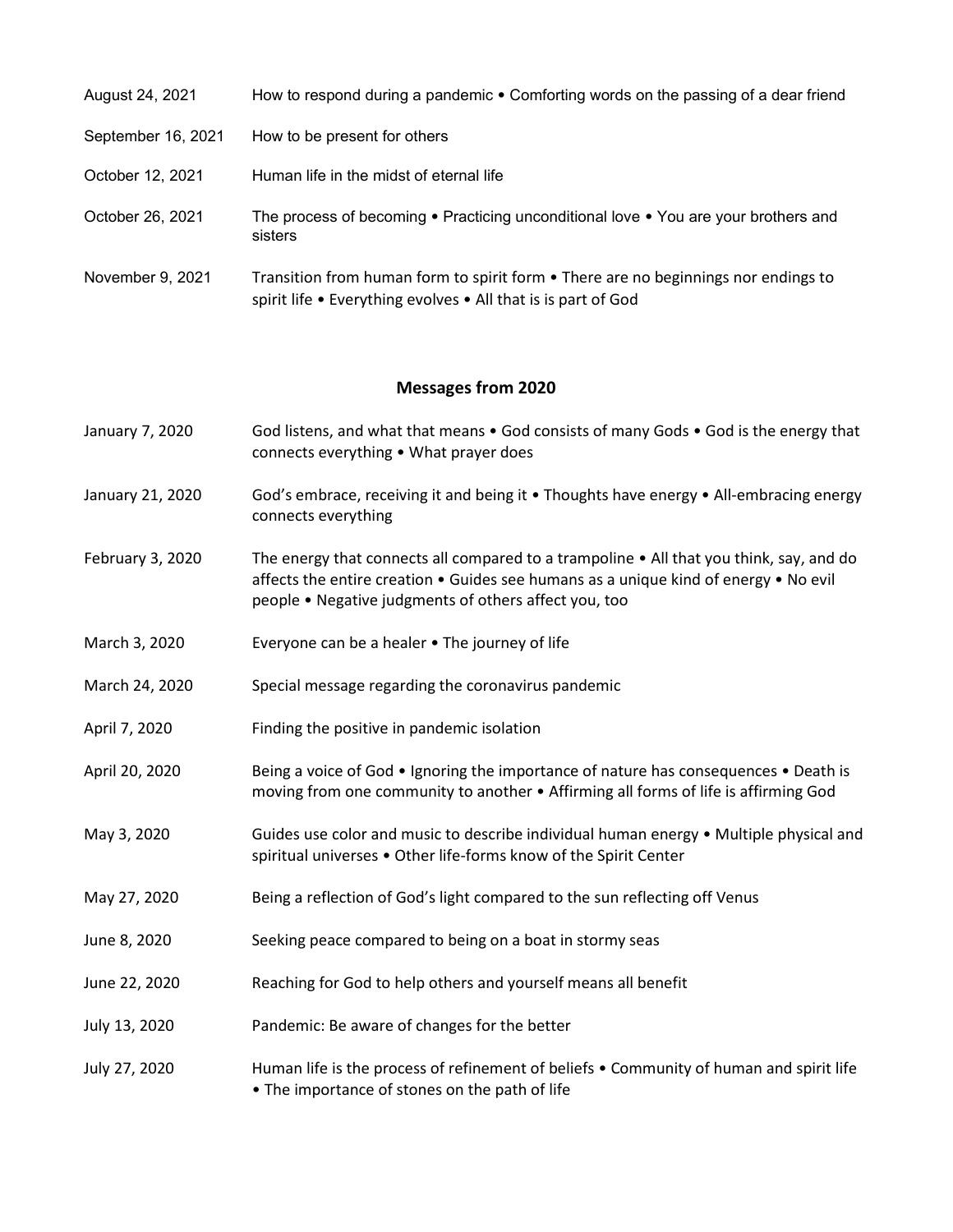| August 10, 2020    | The moral code bends towards love and affirmation $\bullet$ The power of individuals and<br>groups compared to a reservoir behind a dam                            |
|--------------------|--------------------------------------------------------------------------------------------------------------------------------------------------------------------|
| September 8, 2020  | God compared to a river • Praying for health                                                                                                                       |
| September 24, 2020 | Souls returning to earthly life compared to the cycle of falling rain and evaporation $\bullet$<br>What is an old soul? • When seemingly miraculous things happen  |
| October 12, 2020   | Seeking balance during challenging times • The sacredness of all things • What divine<br>intervention is and isn't . Guides can act as angels                      |
| October 26, 2020   | Root of fear is concern about loss • All is in the now • Some other life-forms are aware<br>of the Spirit Center                                                   |
| November 19, 2020  | Pathways of all that exists from the smallest particle to multiple universes • The Now is<br>the reality of change • Seeing commonality in challenging individuals |
| December 10, 2020  | Patience from a spiritual perspective                                                                                                                              |

- January 14, 2019 Asking "where is God" in challenging times Best prayers open the heart Judge behavior but not the individual • Do not use prayer to condemn • Life after death and reincarnation
- February 12, 2019 Notions of time, space, and unity as regards the human world, spirit, and God Spirit is both here and there • Death does not separate you from those you love • God compared to light and love • You are God because you are a part of God
- February 25, 2019 If God is all-powerful, why negativity The importance of vulnerability and humility Purpose of reincarnation • No proper way to pray • When met with hatred, respond with love
- March 11, 2019 Faith requires vulnerability Prayer is to strengthen
- March 25, 2019 God continues to create Spirit continues to evolve The only thing constant is love Avoid the burden of judgment • Every human is a part of God Is
- April 30, 2019 The light of God
- May 13, 2019 The energy of light The experience of guides
- June 6, 2019 Why suffering? Soul growth through affirmation, your own or others' Fear drives much suffering
- June 19, 2019 When a life is brief Your guide is a connection to all that is Spiritual totality compared to cells of the human body • Lifting oneself from despair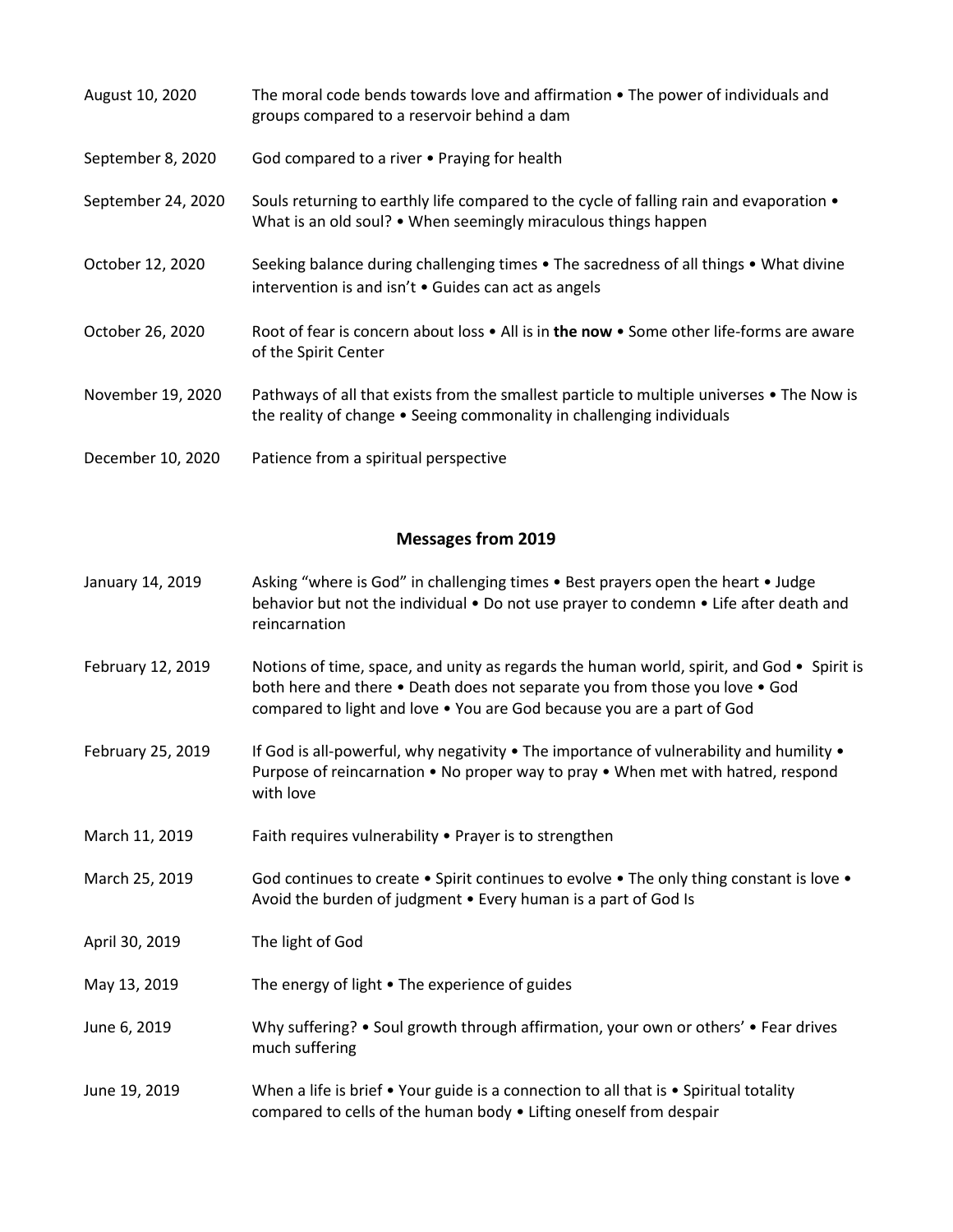| July 8, 2019       | Service is listening • Looking into another's eyes • Prayers are translated from wants to<br>needs • It is the act of prayer rather than the words that is important                                                                                                                                                  |
|--------------------|-----------------------------------------------------------------------------------------------------------------------------------------------------------------------------------------------------------------------------------------------------------------------------------------------------------------------|
| July 23, 2019      | Guides function in active and passive ways $\bullet$ Guides learn from those they guide $\bullet$ The<br>value of past life carry-over • As Earth changes, human life will evolve into a very<br>different kind of energy                                                                                             |
| August 20, 2019    | God is present at all times • The nature of God's love • Other universes, both physical<br>and spiritual • Moving in the flow of God's love compared to school of fish                                                                                                                                                |
| September 12, 2019 | Previous lifetimes • Community compared to school of fish • The flow of spiritual love •<br>In substance, all human beings are equal . Do not serve out of obligation but out of love                                                                                                                                 |
| October 3, 2019    | Service to self and others • Understanding God's response to prayer • The circle of love<br>includes God, guides, and humans                                                                                                                                                                                          |
| October 17, 2019   | A lot about light . "Old souls" or "young souls" are not about age but maturity .<br>Knowing beings with souls exist elsewhere • Everything affects everything else • A<br>thought is energy that is never lost . Like attracts like . The strongest energy is the<br>quietest • No chance meetings between strangers |
| November 5, 2019   | Suffering, vulnerability, and faith . Various forms of fulfillment . No chance encounters<br>of people or events • Redemption • No separation between you, your guides, and God                                                                                                                                       |
| November 19, 2019  | There was no beginning; there will be no end . All that exists is God . Time does not<br>exist • Reincarnation as other knowing life-forms • Guides have a symbiotic relationship<br>with humans • The relationship between guides and the guided is permanent • The<br>evolution of energy forms                     |

| January 11, 2018 | Listening with the heart • Anger comes from fear of loss • God does not judge or punish                                                     |
|------------------|---------------------------------------------------------------------------------------------------------------------------------------------|
| January 29, 2018 | The needs of a good listener $\bullet$ Vulnerability requires personal strength $\bullet$ True trust<br>requires acceptance of imperfection |

- April 10, 2018 Many voices of God Intention and intervention in trying times Accept that you are God
- April 30, 2018 Feeling God's presence The sacredness of all creation
- May 10, 2018 Embrace the mysteries Change is constant

May 24, 2018 Chief guide and relatives in circle of guides • Only positive energy transitions to life in spirit • Challenges provide opportunities for growth • Guides desire to expand humans' perceptions • Standing up for what you believe • The gap in relationships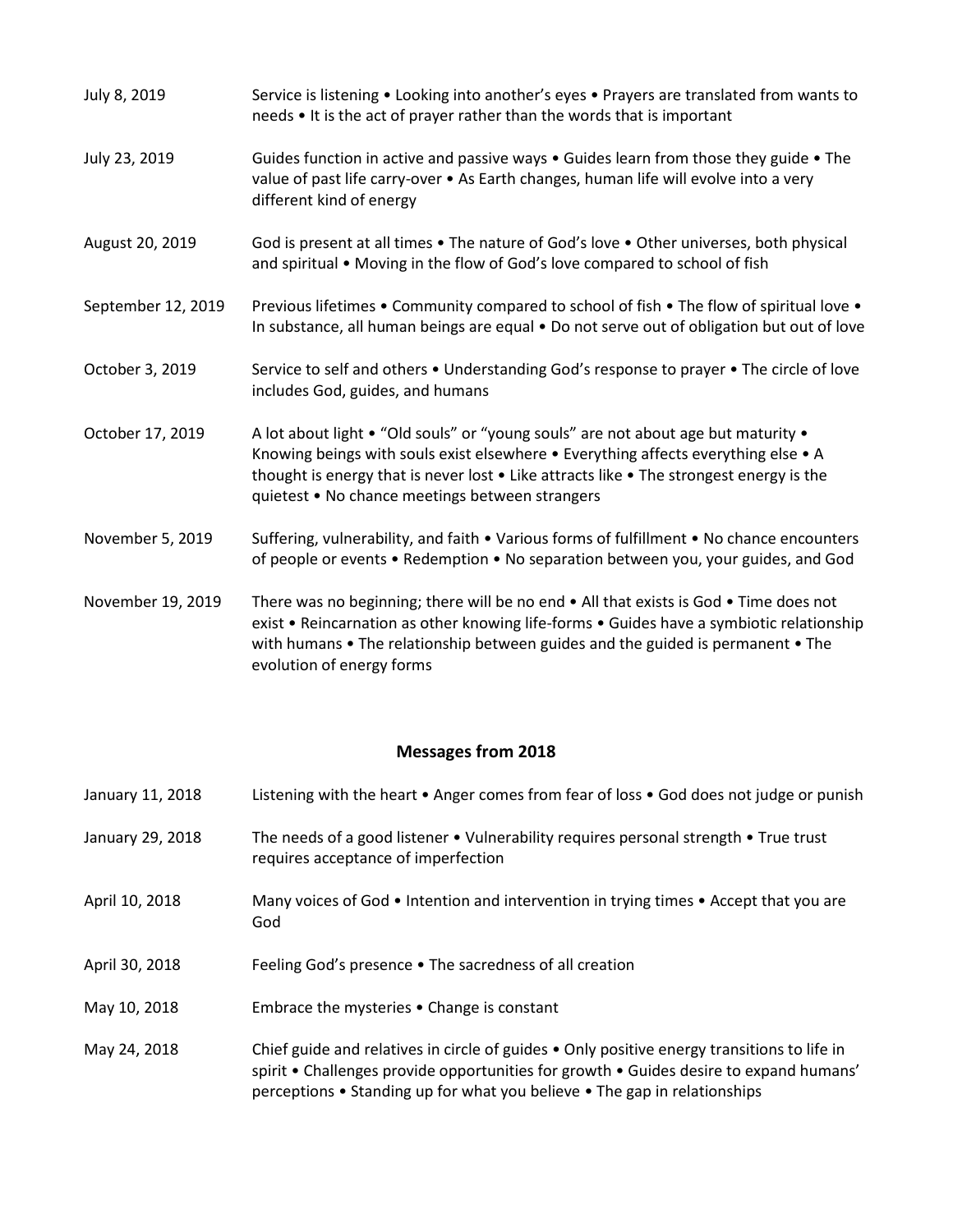| June 11, 2018     | The purpose of negative energy . The assignment of guides . Other life-forms have<br>awareness . Inanimate objects respond to God's energy                                                                                                              |
|-------------------|---------------------------------------------------------------------------------------------------------------------------------------------------------------------------------------------------------------------------------------------------------|
| July 5, 2018      | How guides communicate . Language of God is the language of your spirit . Not all<br>universes are physical • The power of prayer is in opening the one who prays •<br>Generosity of spirit is knowing you and another are one . Being the voice of God |
| July 16, 2018     | The ultimate truth: God is . The ultimate "Why?" questions . Evolution on the Circle of<br>God . Reincarnation is for continued growth                                                                                                                  |
| July 26, 2018     | Strength from God is quiet . Being peaceful is a choice . Concerns for the environment<br>addressed • Evolution and a vision of the future                                                                                                              |
| August 20, 2018   | The value of making choices • Nothing is preordained • Live free of fear of failure                                                                                                                                                                     |
| September 6, 2018 | Decisions have layers beyond just good and bad • Punish behavior while affirming<br>goodness of the person . No justification for taking a life                                                                                                         |
| October 25, 2018  | All pray to the same God, regardless of name • Not just one way to heaven • Losses are<br>really opportunities for love . When does life begin? . Human life is inhabited by spirit .<br>Creation of universe was not accidental                        |
| November 8, 2018  | Unloved babies • Love nourishes spirit • How to share your beliefs                                                                                                                                                                                      |
| November 29, 2018 | All are in the process of becoming God . How to resist the destructive behavior of<br>others • An expanded view of love • God does not judge, punish, or have wrath • The                                                                               |

common bond of all that is

| January 19, 2017 | The tapestry of All That Is • Love can only grow • Making a difference in the world                                                                                                             |
|------------------|-------------------------------------------------------------------------------------------------------------------------------------------------------------------------------------------------|
| February 6, 2017 | The nature of love $\bullet$ The energy of observation $\bullet$ What Jesus knew $\bullet$ Good coming from<br>destruction compared to forest fires                                             |
| March 7, 2017    | Time as it relates to past, present, future $\bullet$ The spiritual plane is a limitless present $\bullet$<br>There is an existence with no strife or war • Choices made in the spiritual realm |
| April 2, 2017    | All is now, all is one • Your thoughts impact others • Difference between heart and mind<br>• Guidance for sharing this material                                                                |
| April 18, 2017   | An expanded definition of being alive • Guides and humans are fully one • Heart is the<br>bridge between human consciousness and everything else                                                |
| May 4, 2017      | Life is the natural extension of love $\bullet$ Fulfillment is a commitment to being loving $\bullet$<br>Negative energy can make space for love to follow                                      |
| May 25, 2017     | The light in darkness • Loving when loving is difficult                                                                                                                                         |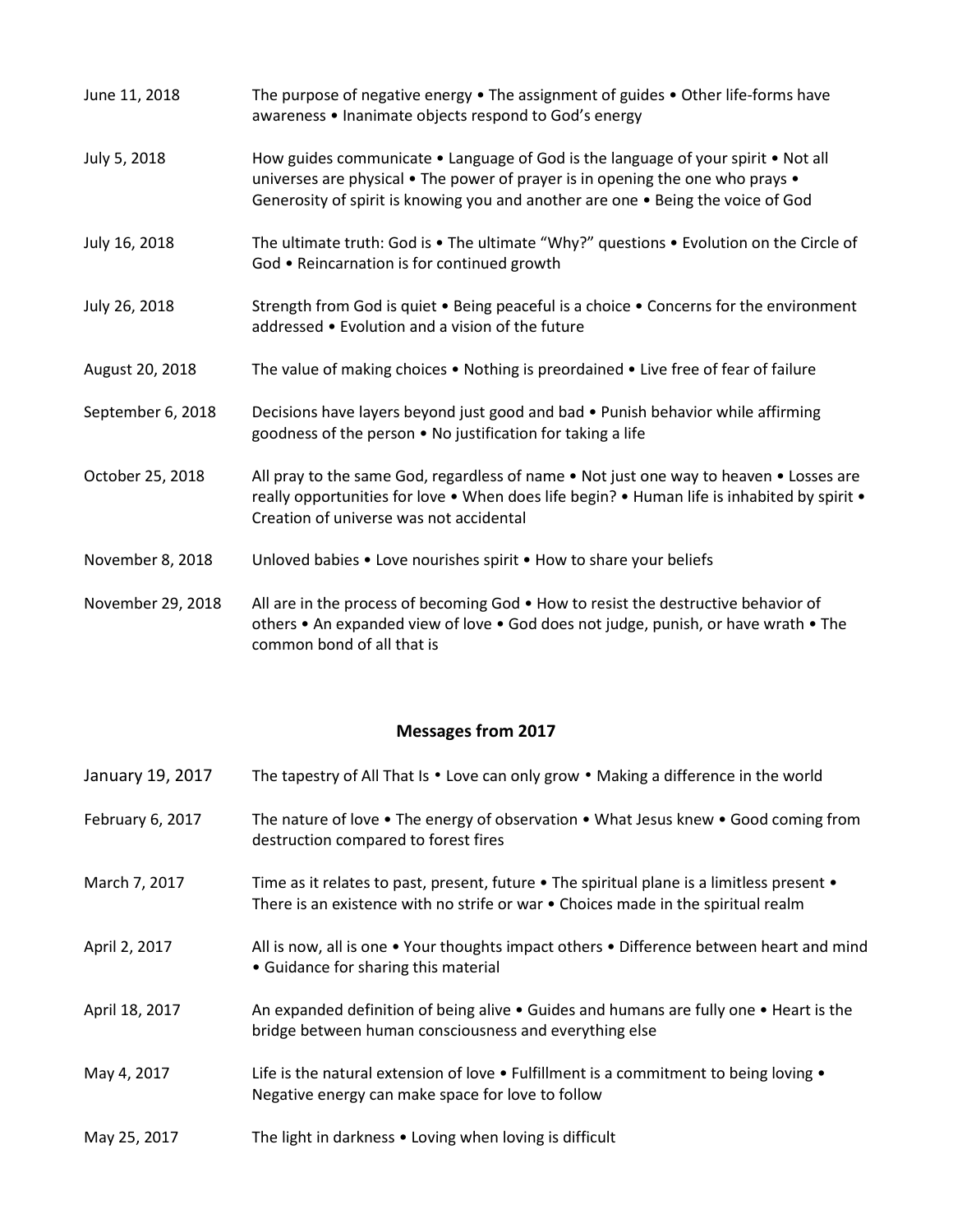| June 6, 2017      | Human life is about relationships • One God or many Gods? • Stand up for what you<br>believe with patience and forgiveness                                                                                                                 |
|-------------------|--------------------------------------------------------------------------------------------------------------------------------------------------------------------------------------------------------------------------------------------|
| July 10, 2017     | Transitions in life and death • Suicide • Thinking about praying is a prayer • Dealing with<br>loss                                                                                                                                        |
| July 24, 2017     | Naming God • Love is a gravitational force • The eyes of the heart                                                                                                                                                                         |
| August 10, 2017   | Societal and human challenges • Listen with the heart • Anger comes from fear                                                                                                                                                              |
| September 7, 2017 | Peace is the acknowledgment of oneness • Balance compared to weight on a scale • A<br>church seeks spiritual leadership • Fear separates, but love and acceptance unite • All<br>that exists leads ultimately to balance and becomes peace |
| October 2, 2017   | Faith comes out of belief . Thoughts on the mass murder in Las Vegas . Praying for one<br>who does harm . Difference between who and what one is                                                                                           |
| November 2, 2017  | Having faith in challenging times • The functions of light and darkness                                                                                                                                                                    |
| November 16, 2017 | Fear always involves loss • Purpose of life is enhancement of spirit • Spirit is the rudder<br>of life                                                                                                                                     |
| November 30, 2017 | Healing as it relates to beauty . Remove ego from relationships . No justification for<br>killing . Guides communicate through the blending of light                                                                                       |

| January 4, 2016   | Some life-forms are more advanced than humans • The importance of dreams for the<br>spirit                                                                                                                                                     |
|-------------------|------------------------------------------------------------------------------------------------------------------------------------------------------------------------------------------------------------------------------------------------|
| February 8, 2016  | The relationship of prayer, words, and thoughts                                                                                                                                                                                                |
| February 22, 2016 | Prayer is learning to be loving • No division in meaning between guardian angel and<br>guide • Guides know humans more profoundly than family members • Growth toward<br>pure Love did not begin with this human life and does not end with it |
| March 7, 2016     | What it means to create love • Positive thoughts have a direct benefit                                                                                                                                                                         |
| April 11, 2016    | Spirit energy compared to candles and mirrors • Relationship of thoughts and prayers •<br>Value of corporate prayer • God's response to prayer                                                                                                 |
| April 25, 2016    | The light of God and humans compared to candles • God is equally present to believers<br>and nonbelievers • The relationship of thought and prayer • Helping the soul grow<br>during human life                                                |
| June 30, 2016     | Words are inadequate expressions • These messages become clearer over time • All<br>beings are sacred • Guides are guardian angels • Concerns about the political process •                                                                    |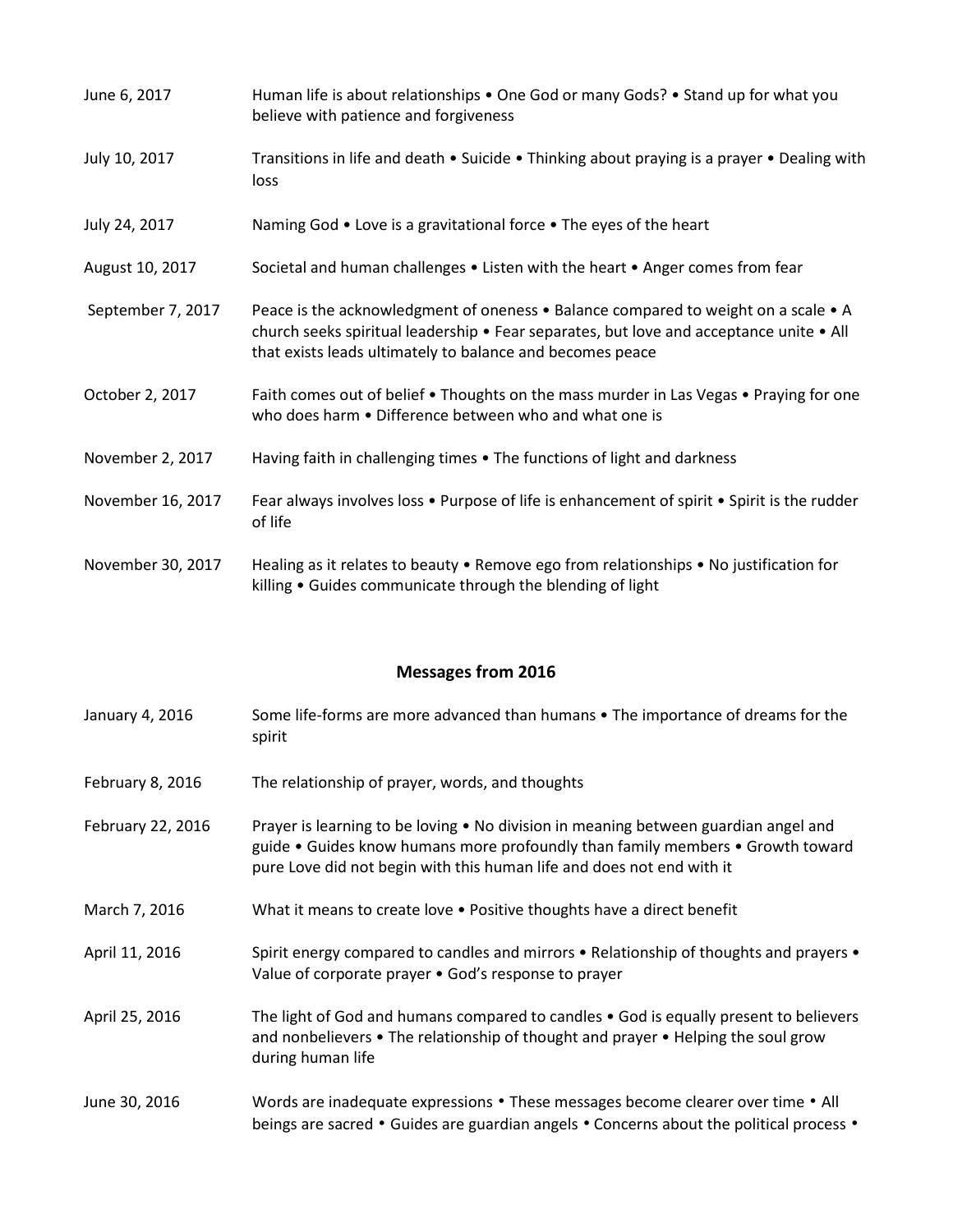Individuals have principal guides, but all guides serve all • Children may be aware of guides

- July 14, 2016 Dealing with the fear of loss How to address political tensions
- August 25, 2016 Peace is the recognition that the Creator is present in all Soul is the window to God's light • The importance of touch to one who is dying • When embracing another, you are an expression of God • Nothing is more sacred than anything else
- September 12, 2016 Assurance about loved ones who have transitioned Identity within oneness of Spirit compared to parts of body and flowers in bouquet • Differences in messages received by others • No soul is lost
- September 29, 2016 How people are equal  $\bullet$  Animals do not have souls but can be present in the afterlife  $\bullet$ Celebrate all human life
- October 24, 2016 Change and adaptation in life Political and societal tension How pendulums and other divining devices work
- November 28, 2016 True listening in an act of nonjudgmental love All can experience the guidance of spirit
- December 19, 2016 God is not a single entity Source of guides' inspiration Spirit grows through decisions humans make

- January 6, 2015 The nature of darkness The effect of grief on the departed soul
- January 27, 2015 Negative forces are receding The mutually beneficial relationship of body and soul The role of the heart
- February 12, 2015 Communications from God and from guides Love is to be shared in life and not just in the remembrance of life • In giving love, it is received • Vulnerability is a state of great strength
- February 23, 2015 Humans are never alone Humans are both creation and creator All that God has created is sacred • Guides are evolving • Expressing love when it is difficult • Connection of body and soul is immediate • Guides for the inanimate in creation
- March 12, 2015 Consciousness
- March 31, 2015 All that exists is a single entity God does not create but transforms energy Jesus' travels
- April 21, 2015 Who and what you are
- May 5, 2015 Balance and its many applications
- May 19, 2015 Finding balance through grace and Presence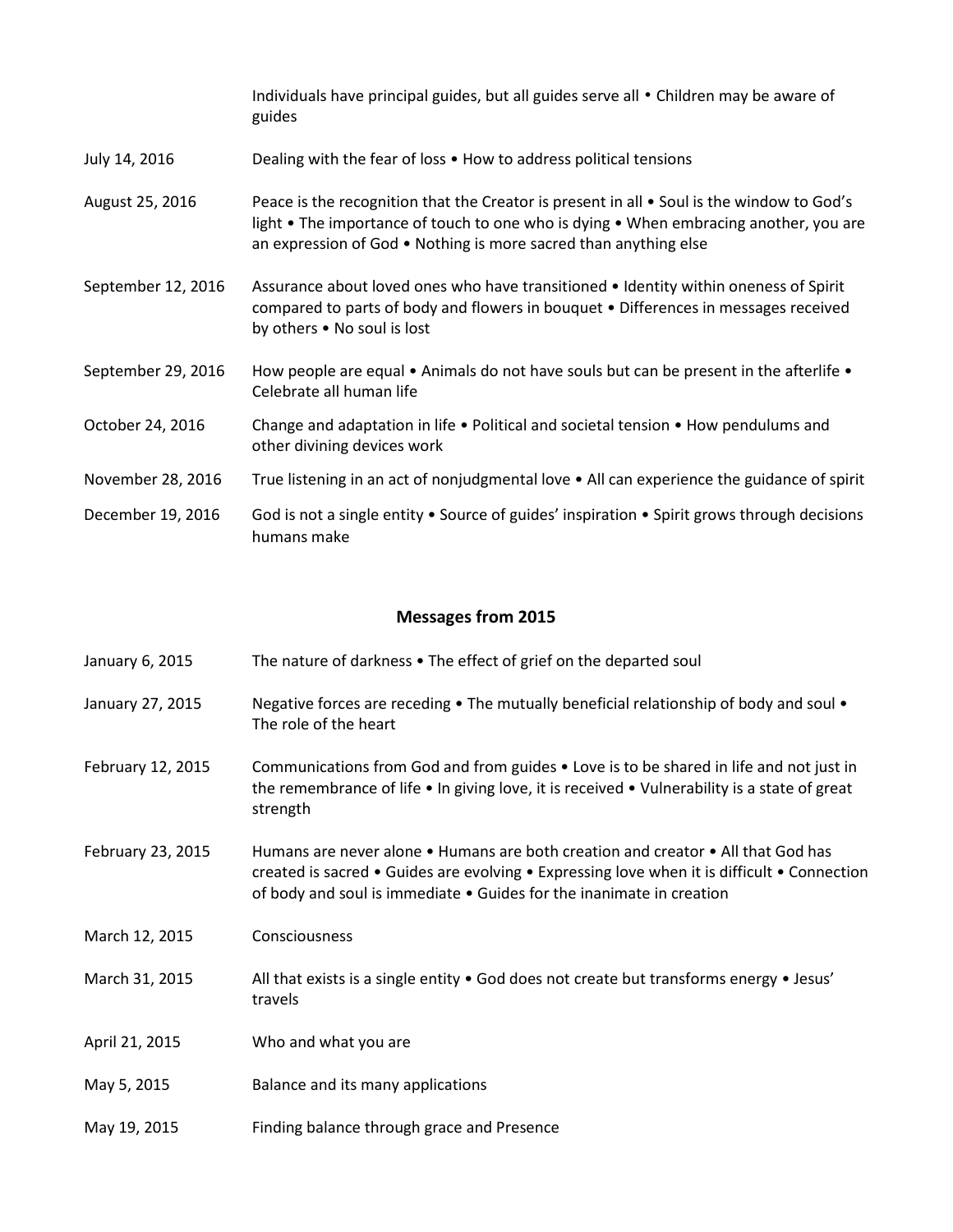| June 1, 2015       | "Suffering of spirit" defined . Guides serve as a bridge . God does not see religions but<br>beliefs • God's single wish is for us to see everything as sacred • Those who have died<br>are not separated from us                                                                                                                       |
|--------------------|-----------------------------------------------------------------------------------------------------------------------------------------------------------------------------------------------------------------------------------------------------------------------------------------------------------------------------------------|
| June 29, 2015      | God is found in unexpected ways • Praying for enemies • Condemn actions while loving<br>the perpetrator . Condemnation and forgiveness are the two sides of judgment . No<br>separation in the realm of Spirit                                                                                                                          |
| July 9, 2015       | Life-forms that resonate God's vibration accompany humans . Humans are containers<br>for strength-giving, loving energy • Resonance compared to piano strings • Loved ones<br>in spirit-form accompany humans . God does not create challenges but does allow them<br>• All life is sacred                                              |
| July 21, 2015      | The protagonist for each life is the soul . Spiritual energy is nonlocal . Prayer connects<br>people through the spirit • Anger is directed toward preservation or destruction •<br>Violence comes from fear . Nuclear attack to end war                                                                                                |
| August 20, 2015    | God's presence during difficult times . United States culture is reinventing itself . Other<br>life-forms that help humans • "Coincidences" are a synchronizing of energy forms • Pray<br>to be open to what you need, not what you want                                                                                                |
| September 3, 2015  | Personal and spiritual growth requires change . Those who do harm are still growing .<br>When a life is cut short . The spokes on God's wheel                                                                                                                                                                                           |
| September 21, 2015 | Unknown energy-forms that recognize the Centrality of Presence . Coincidences .<br>Dreams . Spiritual entities connect all people                                                                                                                                                                                                       |
| October 6, 2015    | God and guides see only what leads to spiritual growth but nevertheless are aware of<br>human suffering • When humans feel abandoned by God • Web of life involves other<br>conscious energy-forms that are permanent . Big Bang was not the beginning . One<br>religious belief is not better than another . No reason for forgiveness |
| October 27, 2015   | Expanding the concept of Spirit as connecting filaments • Religion is not crucial for<br>everyone but connectedness is                                                                                                                                                                                                                  |
| November 13, 2015  | Understanding human-caused suffering • The energy in darkness                                                                                                                                                                                                                                                                           |
| November 30, 2015  | Acknowledge fear and then let it go . Your core is who you are                                                                                                                                                                                                                                                                          |
| December 21, 2015  | The relationship of fear and forgiveness $\bullet$ Supporting those who are sick or dying $\bullet$<br>Dreams have a spiritual component                                                                                                                                                                                                |

- January 6, 2014 The value of collective commitment to discover Truth
- February 6, 2014 Communication with spirits Giving and receiving love The place of past lives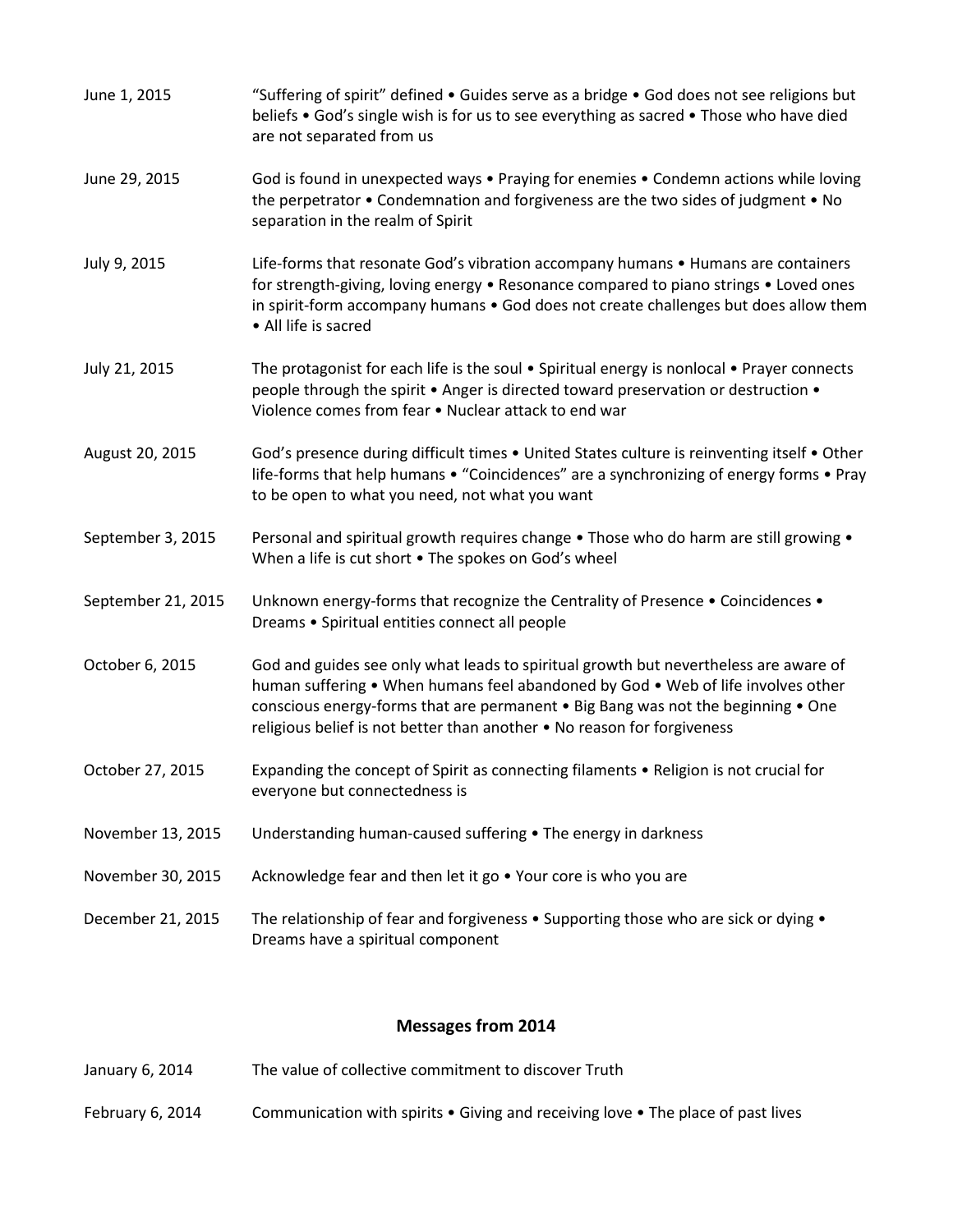| April 1, 2014      | Societies evolve at a different pace than individuals • God is in everything • Dealing with<br>adversity                                                                                                                                  |
|--------------------|-------------------------------------------------------------------------------------------------------------------------------------------------------------------------------------------------------------------------------------------|
| April 14, 2014     | Becoming more loving, more vulnerable . The soul has no shape, no boundary . All<br>spirits know each other . You are God                                                                                                                 |
| April 29, 2014     | Every human being is part of God • Any separation is a mirage                                                                                                                                                                             |
| June 12, 2014      | Focusing on light eases burdens • See yourself and all others as God • Avoid giving<br>energy to what is dark . Names of guides . Following your heart's desire                                                                           |
| June 30, 2014      | Creation: there was no beginning, and there will be no end . Guides experience<br>transitions in spirit life . "Heart" refers to the connections that bind all that exists . The<br>world's problems are crises of connections            |
| July 8, 2014       | The soul's evolution of insight is ongoing . Guides serve for our growth and theirs .<br>Spirits experience joy . Love is expressed through service . Awareness of beauty affirms<br>presence of guides                                   |
| July 23, 2014      | All souls learn from similar life experiences                                                                                                                                                                                             |
| August 12, 2014    | Prayer is really about openness . How God creates . Reincarnation compared to<br>appearances of a rock                                                                                                                                    |
| August 28, 2014    | Religion should be about asking questions rather than providing answers                                                                                                                                                                   |
| September 23, 2014 | Questioning is encouraged • Why suffer? • God is present                                                                                                                                                                                  |
| October 30, 2014   | Life before and after human life • Prayer's impact on and response from those in spirit •<br>Many entities communicate to humans • How to enhance the lives of those in spirit                                                            |
| December 11, 2014  | All life is equal • To reincarnate or not • Human life is a journey toward the perfection of<br>spirit • Vulnerability is central to growth • Life review is an acknowledgment of growth •<br>The presence of known souls after death     |
| December 22, 2014  | Christmas is about hope . Jesus was one of many who provided a perspective of the<br>Creator • All religious beliefs require hope • Faith is the embodiment of hope • All forms<br>of life-human, animal, plant-experience a kind of hope |

January 14, 2013 Guides serve all that exists • God is a kind of connective tissue that unites everything • Dreams are a connection to reality • Spirits are visible as lights of different colors • The momentum of human life is toward peace and love • Every day find evidence of God and you will believe in God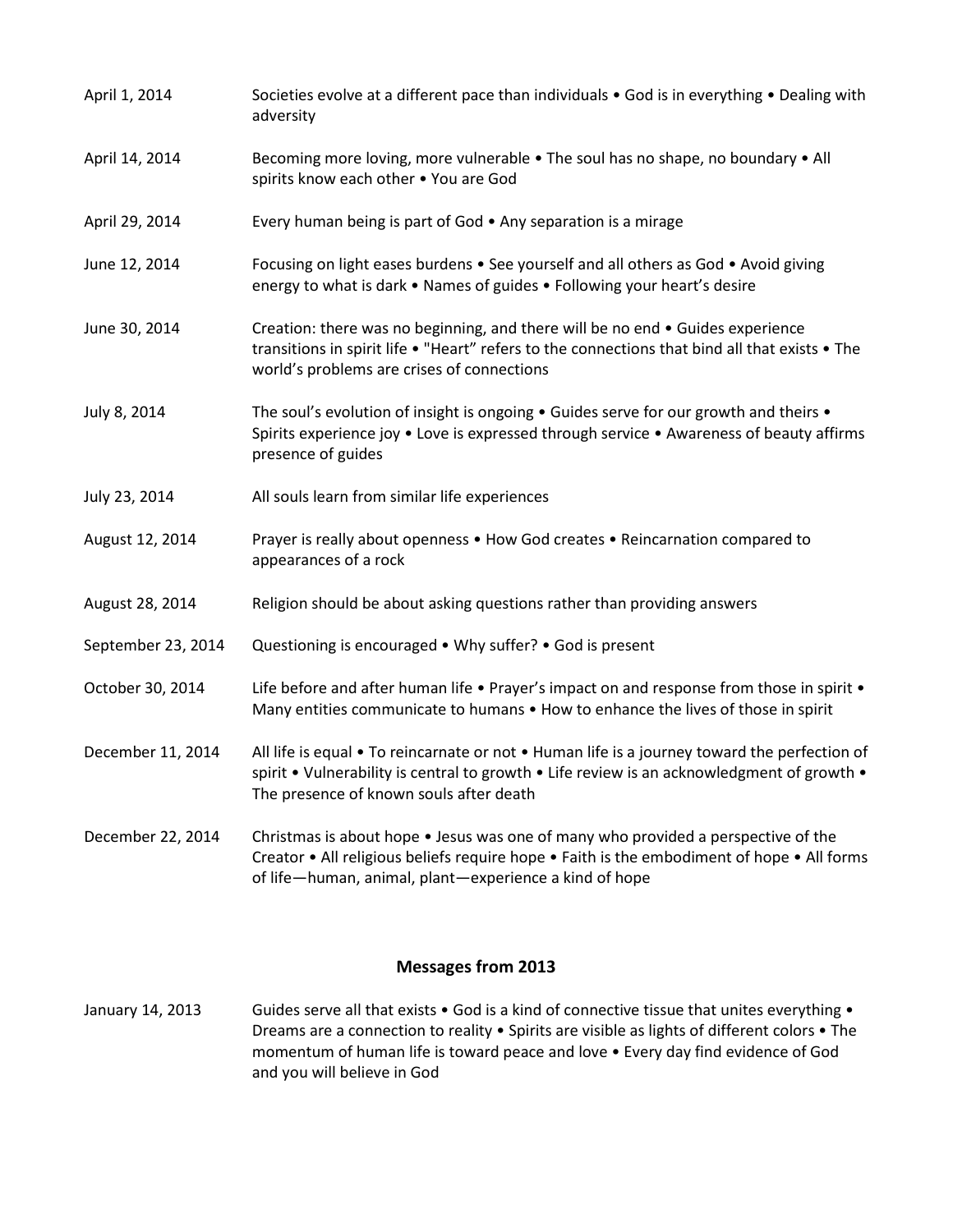| January 28, 2013   | All humans are spirit in physical form, seeking and progressing • Avoiding relationships<br>stunts personal growth • Addressing disagreements in relationships • God loves<br>everyone completely and unconditionally                                                                                                                                                                                                                                                                                                                                    |
|--------------------|----------------------------------------------------------------------------------------------------------------------------------------------------------------------------------------------------------------------------------------------------------------------------------------------------------------------------------------------------------------------------------------------------------------------------------------------------------------------------------------------------------------------------------------------------------|
| February 11, 2013  | The presence of God is a quiet presence, for God does not shout or bellow . Your lives<br>ideally are lives of listening . Listen to the plants and rocks, for they speak . God<br>created all for the purpose of establishing total unity . When you pray for those who<br>have joined us, those prayers are really prayers of gratitude                                                                                                                                                                                                                |
| March 7, 2013      | The relationship of God, spirit guides, humans, and All That Is . The perception of God's<br>abiding presence compared to the filter of sunglasses                                                                                                                                                                                                                                                                                                                                                                                                       |
| April 4, 2013      | The power and influence of thoughts $\bullet$ Prayer is not words but an opening $\bullet$ The true<br>meaning of Easter                                                                                                                                                                                                                                                                                                                                                                                                                                 |
| April 22, 2013     | Positive and negative thoughts and actions . Questions and answers about Jesus . Study<br>religious stories for true meaning, not for specifics                                                                                                                                                                                                                                                                                                                                                                                                          |
| May 9, 2013        | Faith is exercised most profoundly when tested • Humans have the strength and power<br>of light • Your neighbor is God just as you are • [Note: First message since three<br>kidnapped women were freed from a decade of captivity in Cleveland.]                                                                                                                                                                                                                                                                                                        |
| May 23, 2013       | Birth is not a beginning but a continuation . Multiple lives-human and nonhuman .<br>There is no guilt nor judgment . Spirit has a shield around it and is fully protected                                                                                                                                                                                                                                                                                                                                                                               |
| June 10, 2013      | Invisible life-forms that accompany humans . There is no chaos nor randomness .<br>Guidance is part of creation                                                                                                                                                                                                                                                                                                                                                                                                                                          |
| June 19, 2013      | Humans are a part of God as is everything • How God seeks and expands • Unseen life-<br>forms protect the human spirit and contribute to its permanence . Human spirits and<br>unseen life-forms interact and are interdependent . Guides share info about unseen<br>entities because humans are ready to understand . Pray for all forms of creation, known<br>and unknown • There is no need for ego when you understand your place in the circle of<br>All That Is . Unity compared to molecules in the ocean . All that you do impacts<br>everything |
| August 5, 2013     | Listening to God • The closeness of the spiritual and physical worlds • With prayer, what<br>matters is intention • Recognizing, accepting, and responding to needs • God is because<br>you are                                                                                                                                                                                                                                                                                                                                                          |
| August 22, 2013    | God is because you are • Suicide                                                                                                                                                                                                                                                                                                                                                                                                                                                                                                                         |
| September 3, 2013  | There is only now . Cast away worry, concern, anxiety . Praying for world leaders .<br>Compassion . Guides welcome souls who have transitioned                                                                                                                                                                                                                                                                                                                                                                                                           |
| September 19, 2013 | The importance of circle • Crop circles • Circles of negative and positive energies •<br>Overcome guilt                                                                                                                                                                                                                                                                                                                                                                                                                                                  |
| October 3, 2013    | The unity of All That Is • Prayer impacts All That Is • The power of prayer comes not<br>from words but intention                                                                                                                                                                                                                                                                                                                                                                                                                                        |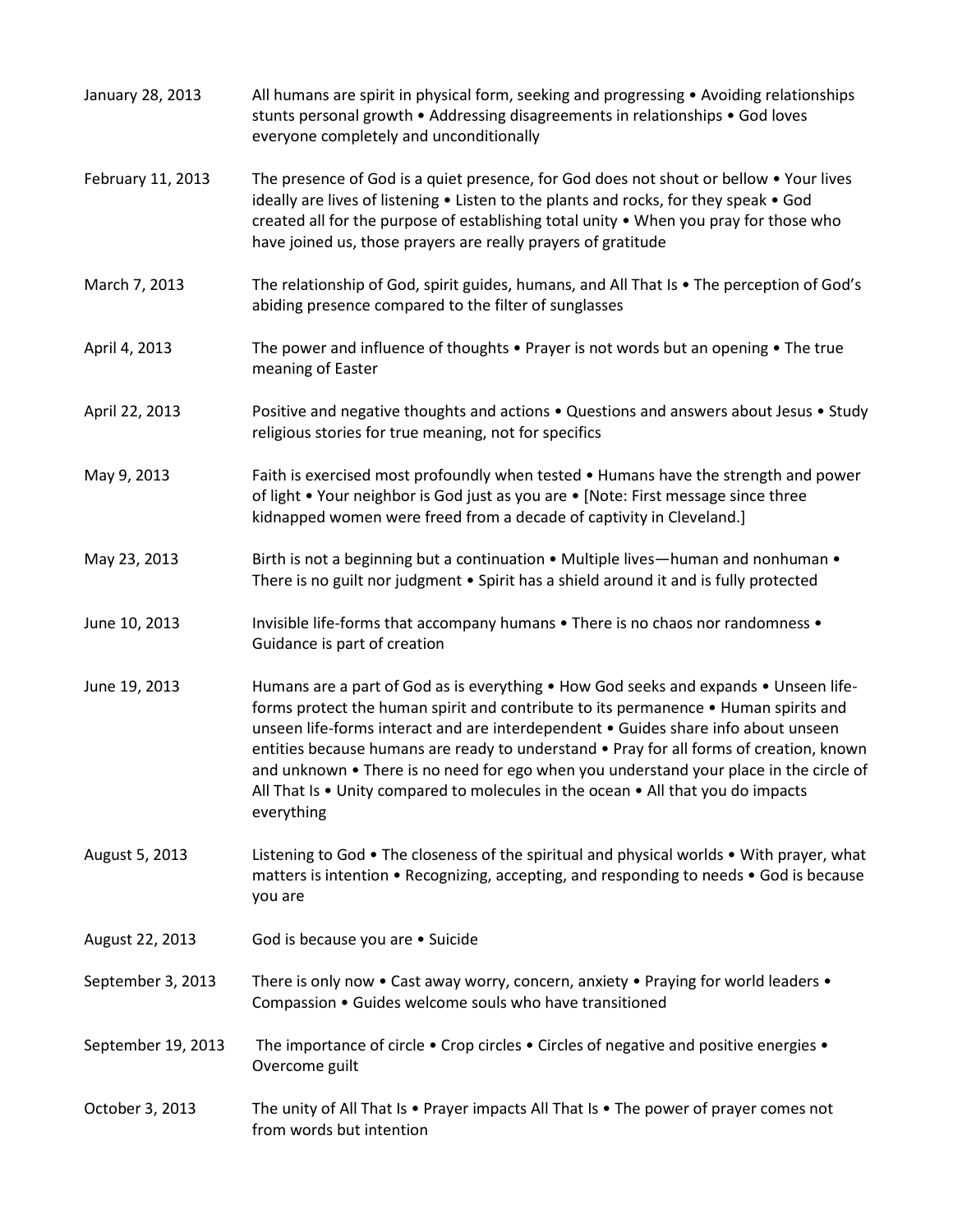- October 14, 2013 Past life experiences Welcome disagreements Struggles of the United States
- November 18, 2013 All paths in spiritual development are needed Pray to be open to God's presence, not that God does what you desire • Every human experiences love in some form
- December 9, 2013 The value and purpose of light Why souls share the experience of human life Humans progress because light is attracted to light • How to truly embrace life

- January 5, 2012 Governments evolve just as human beings evolve Peacemaking among nations People and nations must become vulnerable • Focus should be on what is best for all • God continues to create
- January 23, 2012 Human life is for spiritual growth Everything encountered is sacred Both words and actions reflect one's current journey • Transition (death) is a graduation • Journey of life compared to ship on the ocean
- February 13, 2012 Life is a process of spiritual broadening Journey through life compared to a ship at sea • Your physical being accompanies your spirit on its journey • Every human being becomes God
- February 28, 2012 Burdens, emptiness, darkness, negative energy, evil Human life is not predetermined No soul is evil • Souls grow in the presence of light • Difficulty moving forward in the afterlife
- April 12, 2012 Life's burdens are to be shared Life is about serving, about giving The true value of any gift is the love offered by the giver • Prayer does not activate God
- April 30, 2012 **Authentic sharing Meaningful listening How prayer works**
- May 14, 2012 Love and light are interchangeable Individuals are identified by color of their lights Spiritual light compared to candles • No judgment on one type of loving relationship over another • [Note: Message received shortly after President Barack Obama stated his support of gay marriage.]
- May 31, 2012 The importance of sharing joyful times Embracing the foe Faith compared to crossing a bridge in fog
- June 25, 2012 Looking inward and outward for God You are what you seek You, individually and collectively, are God
- July 18, 2012 Hearing God speak All human thoughts and actions impact all that is Synchronicities are evidence of the actions of God • Life moves toward balance
- August 28, 2012 What being centered means Darkness and Light
- September 13, 2012 A slow transition to the afterlife Everything is evolving towards peace and love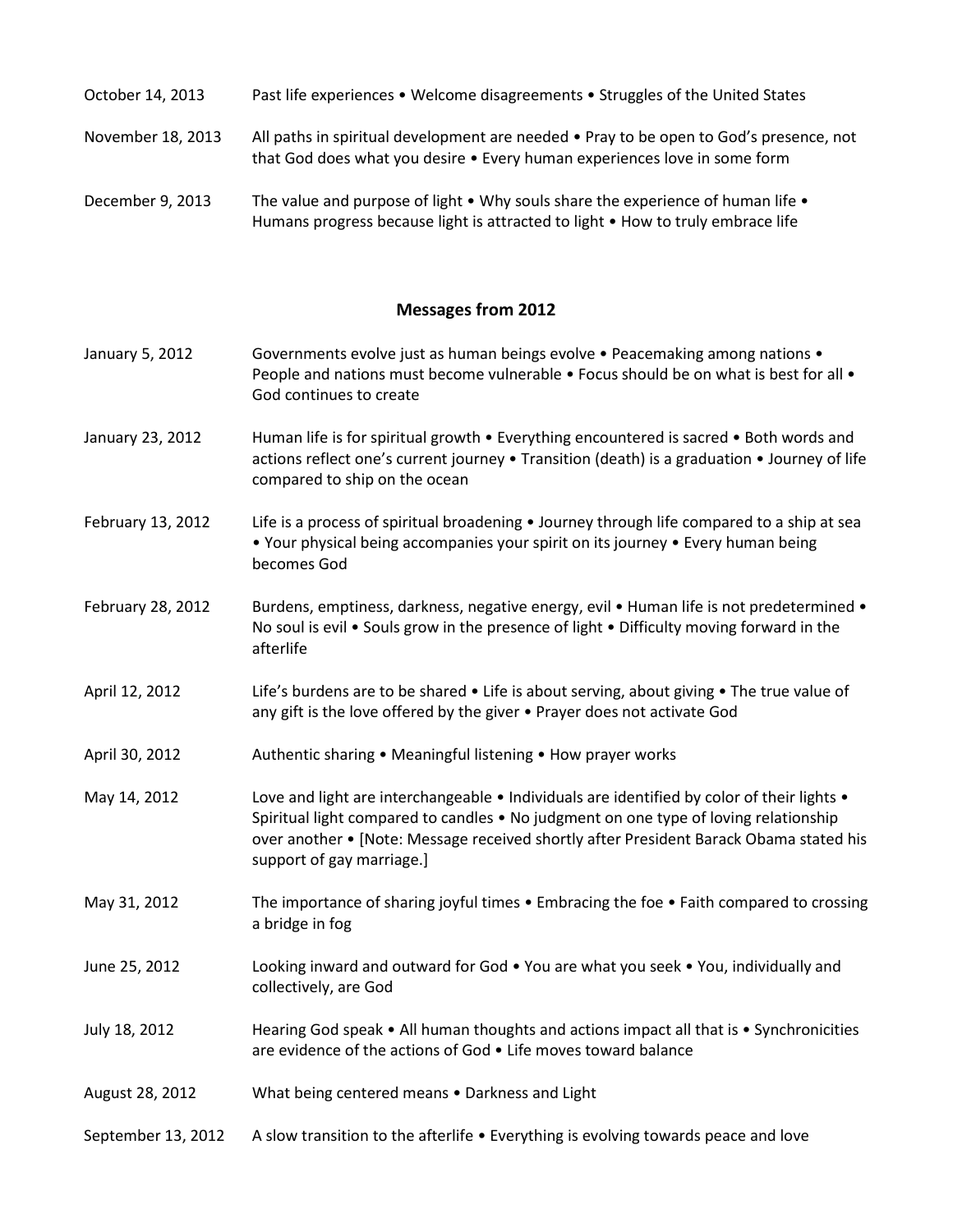| October 4, 2012   | Asking questions of denial or discovery • Candidates for election • God provides<br>strength to prevail                                                                                                                              |
|-------------------|--------------------------------------------------------------------------------------------------------------------------------------------------------------------------------------------------------------------------------------|
| October 25, 2012  | The importance of sharing personal concerns $\bullet$ Life is about letting go of judgment $\bullet$<br>Whatever is done out of nonjudgmental love is always adequate                                                                |
| November 8, 2012  | Extraterrestrials • Chaos and order • God is both Creator and Created • Quantum theory<br>and interconnectedness • All that exists is alive • Every thought and action affects<br>everything else                                    |
| November 26, 2012 | Quantum energy • God's energy described • It is important to embrace the light •<br>Extraterrestrials and other life-forms • You and your neighbor are the same entity • Life<br>is permanent                                        |
| December 13, 2012 | The unbroken circle of creation • The universe is a living entity that is part of a greater<br>one • Living multiple existences simultaneously • Dreams are a bridge to a broader<br>reality . Religious beliefs are a kind of magic |

| January 17, 2011 | How to find what you seek • The unity of all that exists and all that is sought • Human |
|------------------|-----------------------------------------------------------------------------------------|
|                  | life is a process of becoming unconditionally loving • Humans are not an image of God   |
|                  | but rather a manifestation of God                                                       |

- February 3, 2011 Concern for a critically ill loved one All benefit from prayer Be a manifestation of God's compassion
- February 21, 2011 God as Comforter Dealing with grief
- March 15, 2011 What "being in the Light" means The timing of death Bodily death compared to molting • All that is created eventually becomes the Creator • Prayer is what you are, not what you do • The earth, along with everything else, is evolving • [A devastating 9.0 earthquake and tsunami hit Japan on March 11, 2011]
- March 31, 2011 The origin and qualities of guides Other intelligent life, other earths, other universes Value life; resist its termination • Seeing with the heart • The unity of all that is
- April 18, 2011 Spiritual exchange compared to multiple candles The difference between who you are and what you are • How guides recognize human emotions • It is not life's events that are important, but your response to them
- May 14, 2011 What is good is expanding Various perceptions of God Living with earth changes, natural disasters, and adversity • Be the change you seek
- June 21, 2011 God's response to us and our response to others Proselytizing Seeking and acknowledging balance • All that has been created is changing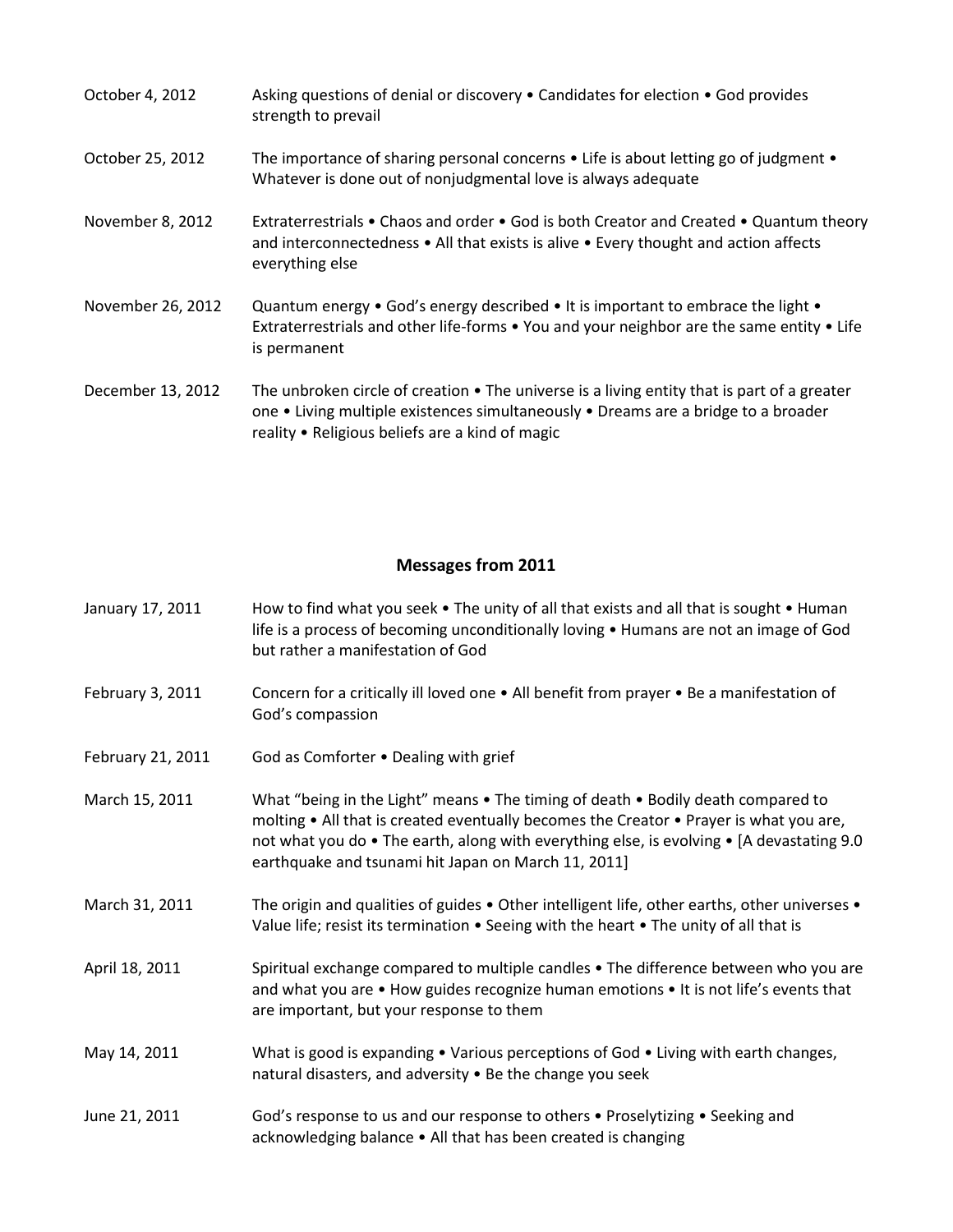| July 7, 2011      | Every human being is guided by a multitude of spirits . Love is a portal to a vision of God<br>. Uplift others so that their horizons may be expanded . You are what you do and not<br>what you say                                                                                                                                                               |
|-------------------|-------------------------------------------------------------------------------------------------------------------------------------------------------------------------------------------------------------------------------------------------------------------------------------------------------------------------------------------------------------------|
| July 21, 2011     | Be open to glimpses of God . All life is sacred . How to help your guides . God Is and<br>therefore you are                                                                                                                                                                                                                                                       |
| August 18, 2011   | Balance requires the positive and negative of life . There is value in all that exists .<br>Every individual moves toward God                                                                                                                                                                                                                                     |
| September 8, 2011 | How guides relate to and communicate with humans . Reflections on the tenth<br>anniversary of 9/11                                                                                                                                                                                                                                                                |
| October 25, 2011  | Relationship between God and humans . Qualities of God . Life does not begin at birth<br>nor end at death . Human identity transcends death . The unity of God with All That Is                                                                                                                                                                                   |
| November 17, 2011 | Reincarnation: considering time does not exist, and the possibility of different life-forms<br>• There is no space, therefore all souls are united • Souls of the dead are aware of the<br>living . Invisible life-forms on earth . All souls receive guidance, but those who have<br>lived multiple lives may have an increased awareness due to more experience |
| December 5, 2011  | Other worlds, other life-forms . Unseen life-forms on earth are positive . Only human<br>love and goodness are detected by other energy-forms • Negative thoughts and<br>experiences are ultimately obliterated • No judgment day, but acknowledgment of all<br>that is loving                                                                                    |
| December 20, 2011 | The difference between getting and receiving gifts • Sharing beliefs about guides and<br>these messages best done in small groups . Your gift to others is who you are                                                                                                                                                                                            |

| January 14, 2010  | Balance self and community, the I and we • Collective prayer and personal prayer •<br>Praying for the dead                                                                                                                                     |
|-------------------|------------------------------------------------------------------------------------------------------------------------------------------------------------------------------------------------------------------------------------------------|
| January 28, 2010  | Finding peace/balance in times of suffering • Haiti earthquake response                                                                                                                                                                        |
| February 8, 2010  | Turning point in attention humanity gives to compassion and nonjudgmental love •<br>Balance of emotions • Both space and the smallest particle of matter seek equilibrium •<br>Faith is acknowledgment that what is real and good will prevail |
| February 17, 2010 | Requested clarification on darkness/evil/negativity                                                                                                                                                                                            |
| March 30, 2010    | The light of communication $\bullet$ Interconnectedness compared to movement in a pond $\bullet$<br>Give and receive with no expectations • Be the difference                                                                                  |
| April 22, 2010    | When "bad" things happen to "good" people • Faith for challenging times                                                                                                                                                                        |
| May 10, 2010      | Intersection with guides • Characteristics of light, darkness, and energy                                                                                                                                                                      |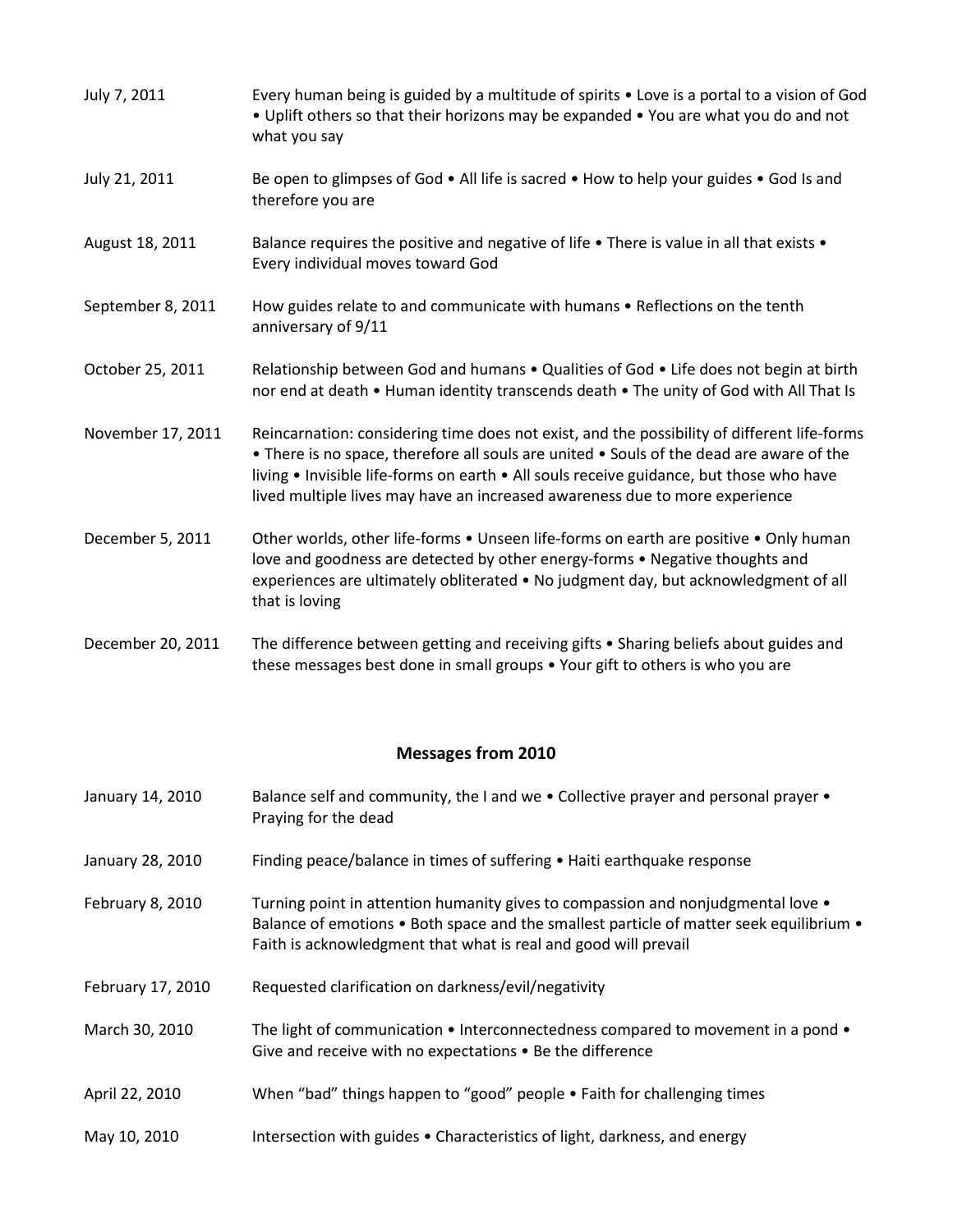| May 24, 2010       | Comprehending reality beyond the senses • All thoughts communicate • Unseen life-<br>forms transmit your thoughts and prayers to their beneficiaries • The created and<br>Creator are one . Compassion is a natural occurrence |
|--------------------|--------------------------------------------------------------------------------------------------------------------------------------------------------------------------------------------------------------------------------|
| June 7, 2010       | Death is not separation • Capital punishment has no place • Negative thoughts attract<br>light • The importance of being vulnerable                                                                                            |
| July 15, 2010      | All that exists is guided • Death does not separate those who love • Difference between<br>knowledge and belief . Differences between positive and negative energy                                                             |
| July 29, 2010      | The dynamics of absorbing and reflecting energy and God's light • Absorbed light<br>provides insight • Prayer described as energy absorption and reflection • Why does God<br>exist? • Why do humans exist?                    |
| September 1, 2010  | Choose love at life's intersections . Sticks and boulders in the river of life                                                                                                                                                 |
| September 25, 2010 | There is no time, space, or distance $\bullet$ Everything that is is united $\bullet$ Individual souls are<br>part of THE Spirit • Exchanges of energy in giving and receiving • No life is more blessed<br>than another       |
| October 4, 2010    | The interrelationship of service, vulnerability, peace, love, and equality • Contemplating<br>other entities, and the universe and beyond . The energy of God permeates everything                                             |
| October 28, 2010   | Peace and balance • Unity of all • You are each other's keeper • Sharing these messages                                                                                                                                        |
| December 9, 2010   | Spirits experiencing human life can serve as guides • A human's group of guides<br>constantly expands • Prayer benefits both parties • Praying for pets • Past, present, and<br>future are all now                             |

| January 6, 2009   | Spiritual relationships • We are a product of our history, therefore do not judge • The<br>absence of love is fear • Actions are more important than beliefs                              |
|-------------------|-------------------------------------------------------------------------------------------------------------------------------------------------------------------------------------------|
| January 29, 2009  | The path through life $\bullet$ All exists in the now $\bullet$ Difficult persons provide opportunities for<br>growth • Reincarnation • The year 2012 • Recent changes in U.S. leadership |
| February 16, 2009 | Judging another is judging God • Staircase of life • Presidential leadership, and ours •<br>Other beings • Attached spirits                                                               |
| March 23, 2009    | God can only love • Being a vessel • Pray for balance • Consider context                                                                                                                  |
| April 9, 2009     | Love is a requirement • Discover who you are and why you are • After death, a sphere<br>of life • Answered prayer                                                                         |
| April 23, 2009    | Incarnation/death compared to ocean evaporation/rain • Relationships are exchanges<br>of energy                                                                                           |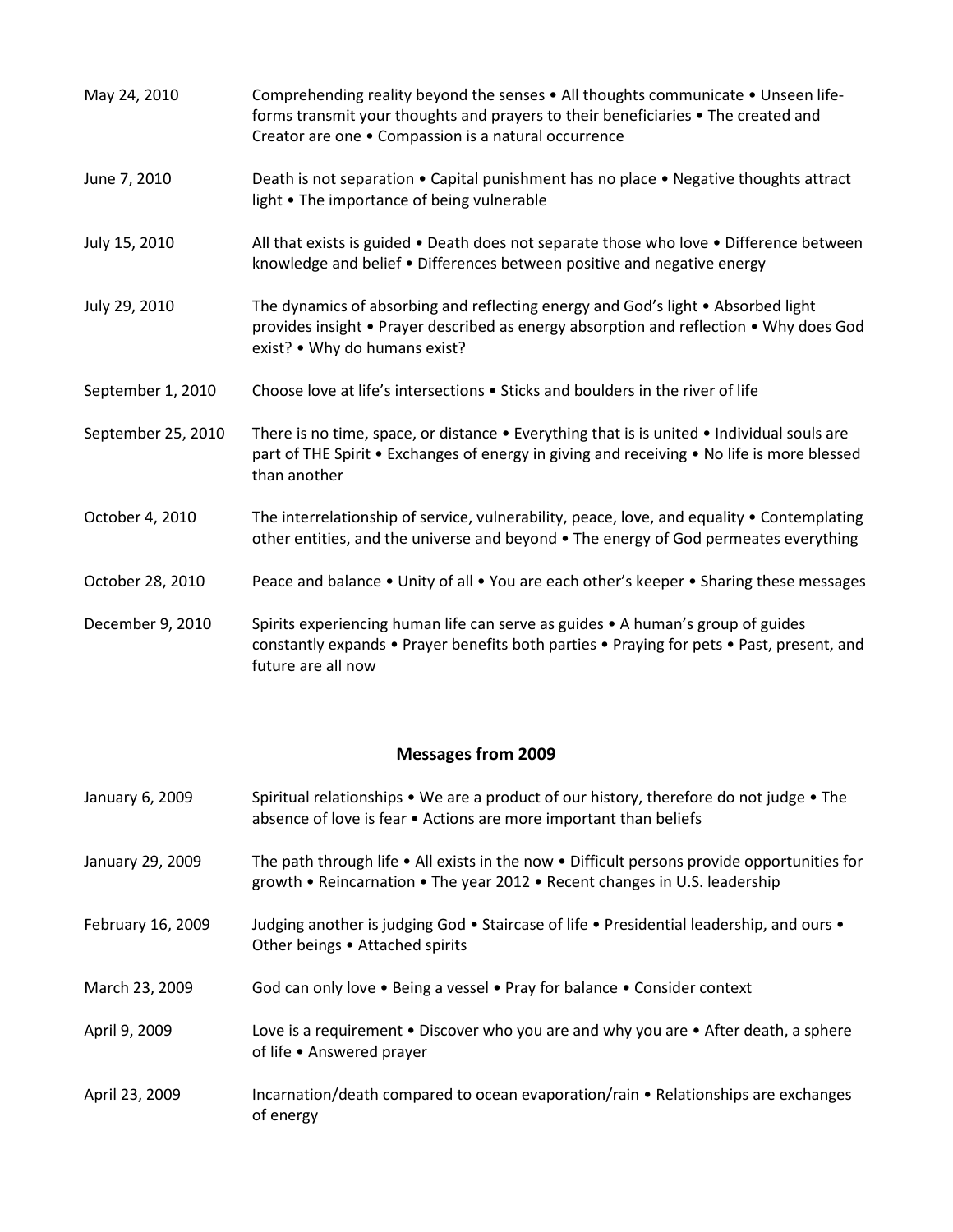| May 11, 2009       | Transformation                                                                                                                                                                                                                 |
|--------------------|--------------------------------------------------------------------------------------------------------------------------------------------------------------------------------------------------------------------------------|
| June 4, 2009       | Human needs • Natural tendency of spirit is to reach out, expand • Love honors that<br>which is permanent • Grief                                                                                                              |
| June 22, 2009      | Building and tearing down walls • Humans create their experiences • Share all messages                                                                                                                                         |
| July 9, 2009       | Barriers to knowledge of God • Life is for seeking • Faith essential for peace                                                                                                                                                 |
| August 13, 2009    | Humans' and spirits' parallel lives • Human struggle offers opportunity for soul growth •<br>All perceptions of God are correct but evolving                                                                                   |
| August 31, 2009    | Individual and corporate faith . Conflicts over differing beliefs                                                                                                                                                              |
| September 21, 2009 | Illumination • God creates the context of life • Seek ways of being loving                                                                                                                                                     |
| October 5, 2009    | Why humans don't remember past lives $\bullet$ The issue of time $\bullet$ All That Is is a single entity                                                                                                                      |
| October 26, 2009   | Your soul's identity • Reincarnation may involve both a new body and a new spirit •<br>Praying for and receiving guidance • Sacred value of everything • Share your beliefs with<br>respect for another's • Pray for your soul |
| November 16, 2009  | The nature of God • God and humans share the same "Is" component • Seeking,<br>exploring, questioning encouraged                                                                                                               |
| December 10, 2009  | God's comfort                                                                                                                                                                                                                  |

| January 8, 2008   | Giving and receiving the hand of God • Leadership • Peace requires tolerance and<br>respect • Freeing stuck spirits • Links to the Divine                                                                                                                                             |
|-------------------|---------------------------------------------------------------------------------------------------------------------------------------------------------------------------------------------------------------------------------------------------------------------------------------|
| January 22, 2008  | Perceptions filter reality • All life paths are of equal value and lead to God • Prayer is<br>always beneficial • Past, present and future are all now • Intersections on life's path<br>provide opportunities                                                                        |
| February 11, 2008 | Sharing your spiritual journey as with an upturned palm                                                                                                                                                                                                                               |
| March 6, 2008     | Purpose of human life is the transformation from being loved to giving love                                                                                                                                                                                                           |
| March 24, 2008    | All choices provide opportunities for growth, even those resulting in failure or<br>victimization • Thoughts are energy and have impact • The positive side of grief • Guilt<br>is self-punishment • Every human is basically good and must be cherished • Be the first<br>to forgive |
| May 6, 2008       | Be a reflector of God's light • Accept the goodness of everyone • There has always been<br>light • The light you reflect is brought back to you                                                                                                                                       |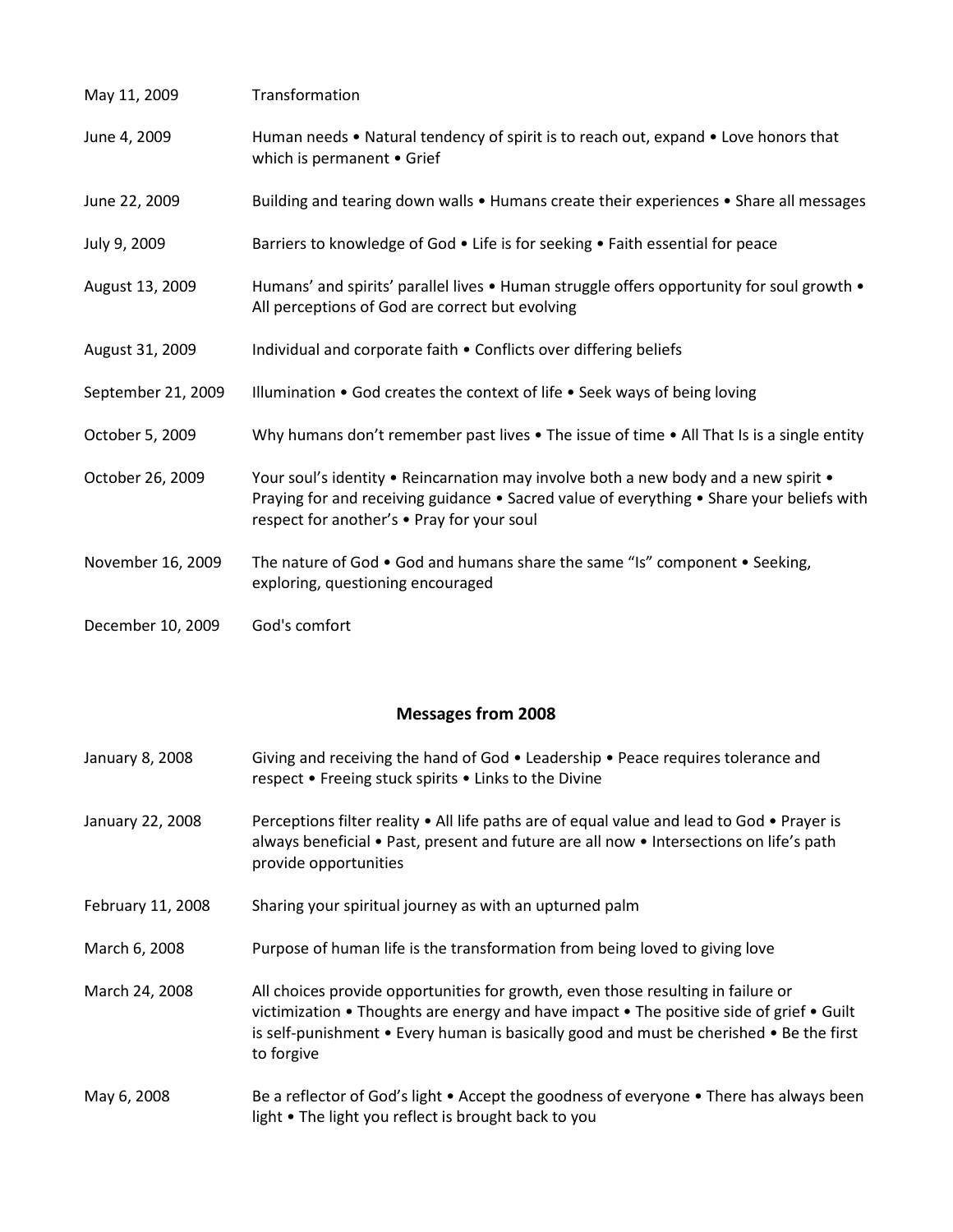| May 19, 2008       | Difference between soul and spirit • Auras • Exchange of energy • Prayers for another<br>are prayers for openness to the presence of God            |
|--------------------|-----------------------------------------------------------------------------------------------------------------------------------------------------|
| June 3, 2008       | Prayer is simply your personal acknowledgment of God • World peace is dependent on<br>seeing the light in others . Adaptation is a sign of strength |
| June 30, 2008      | The soul's identity • Interdependence among souls • Making the right choices                                                                        |
| July 22, 2008      | Spirit progression . Reincarnation does not occur immediately . Faith leads to love .<br>When lost, become vulnerable and accept help               |
| August 12, 2008    | The role of the Bible and other sacred texts • Whether to test a fetus if risk involved                                                             |
| August 26, 2008    | Nature of divine light . Life begins as one cell creates another . Light always overcomes<br>darkness                                               |
| September 15, 2008 | Relationship to God . The upcoming election                                                                                                         |
| September 29, 2008 | All That Is is God . Enhance transformation by honoring the divinity in yourself and<br>others                                                      |
| October 16, 2008   | There is no failure or reason for guilt $\bullet$ Evil is a human creation $\bullet$ There is no devil                                              |
| October 30, 2008   | Seeking peace or healing is seeking balance • Take time to listen • The upcoming<br>election                                                        |
| November 10, 2008  | Results of presidential election • Movement toward God compared to magnet • Role of<br>suffering                                                    |
| December 11, 2008  | Human spirits, nonphysical spirits, and God • Strengthening humans protects them •<br>God and spirit perceive only positive energy                  |
|                    | <b>Messages from 2007</b>                                                                                                                           |
| January 11, 2007   | More on other life-forms . Avoiding conflict from differing perspectives                                                                            |
| January 22, 2007   | Perspectives of God • Affirming when disapproving • Life and death in the animal<br>kingdom • Killing is against God's wishes                       |
| February 8, 2007   | See God with your heart                                                                                                                             |
| February 19, 2007  | Spiritual growth through relationships                                                                                                              |
| March 12, 2007     | God engages with every thing • Honoring differing perspectives in conflict                                                                          |

March 22, 2007 The importance of self-love • Fear precedes anger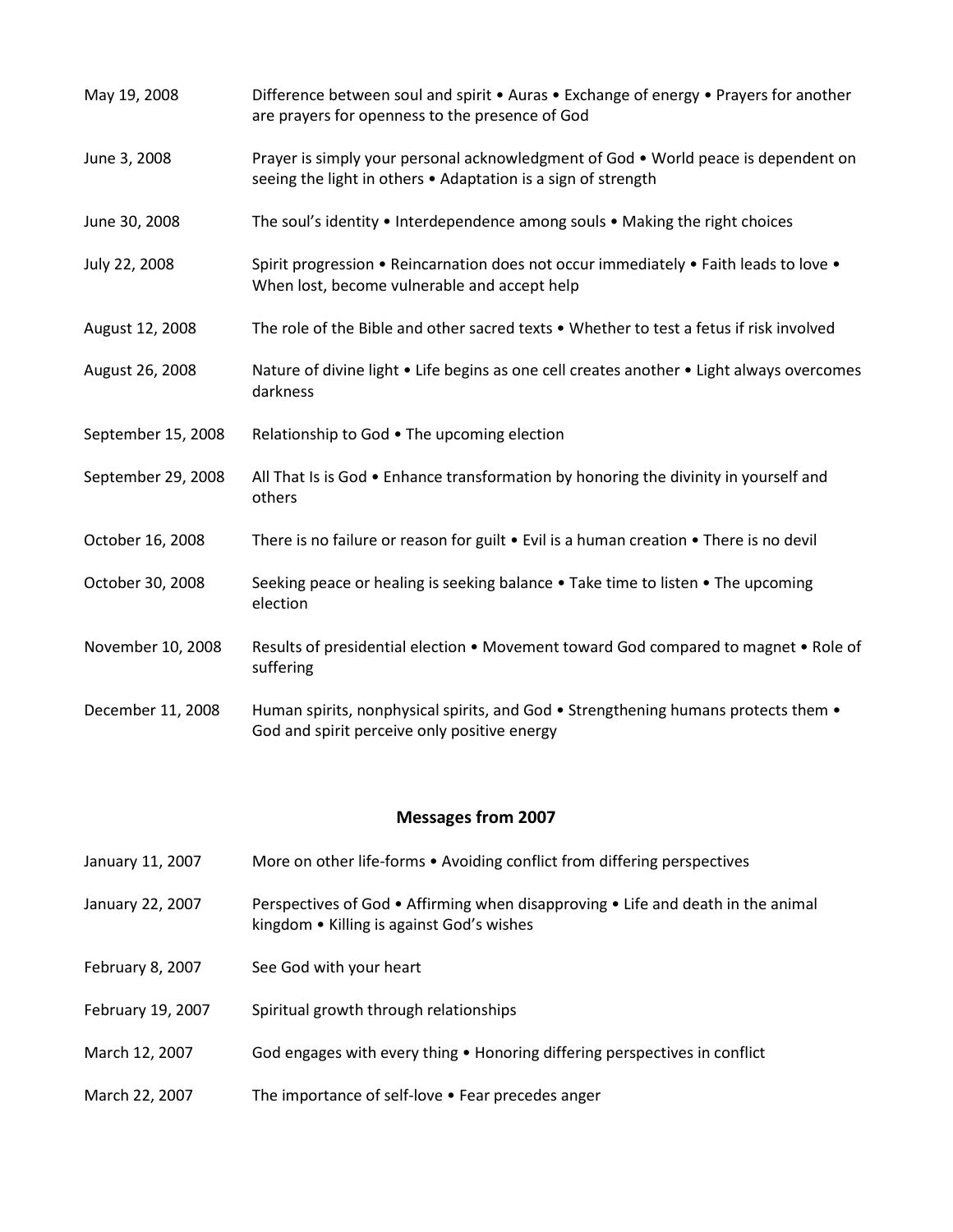| April 9, 2007      | Doubting is a sign of strength . Jesus' conception and resurrection                                                                                                                                                                     |
|--------------------|-----------------------------------------------------------------------------------------------------------------------------------------------------------------------------------------------------------------------------------------|
| April 30, 2007     | Spiritual guidance compared to a compass . The soul/body assignment is lifelong .<br>Tribulation (reference to Mayan calendar year 2012) provides necessary correction                                                                  |
| May 21, 2007       | Consulting the guidance compass . Natural disasters and climate change                                                                                                                                                                  |
| June 5, 2007       | Developing faith . Guidance compared to a wedge in a door . Multiple sources of<br>guidance . Communication between a fetus and an adult                                                                                                |
| June 21, 2007      | Darkness and light • Individual faith journeys • Circumcision and other symbols of faith                                                                                                                                                |
| August 21, 2007    | The journey of life, accompanied by guides                                                                                                                                                                                              |
| September 13, 2007 | Seek not perfection but receptivity . Being faithful to the great truths                                                                                                                                                                |
| September 27, 2007 | Spirit guides evolve . Many ways to receive guidance . Who is Emmanuel? . Sharing<br>these messages • Your goals or God's?                                                                                                              |
| October 8, 2007    | Transition from human to spirit life and levels of spiritual development • All knowledge<br>imparted by guides comes from God . Negative energy, dark power, and evil                                                                   |
| October 29, 2007   | In vitro fertilization . Abortion . Recognizing guidance                                                                                                                                                                                |
| November 12, 2007  | Seeking is more important than knowing • Respond with love in challenging situations •<br>Pray for guidance • More about conception and spirit attachment • Spirit, energy, and<br>light . Tear down walls of mistrust, suspicion, fear |
| November 29, 2007  | Spiritual peace • Be vulnerable rather than defensive • Why the soul attaches to human<br>life . Seek understanding more than knowledge                                                                                                 |
| December 11, 2007  | Assisting a friend in need • Responding to those who don't believe in spiritual guidance                                                                                                                                                |

- January 9, 2006 Reflecting God and living in faith The soul/human relationship
- January 26, 2006 Serve others with love, not duty, obligation, or guilt Conscious life elsewhere
- February 9, 2006 The nature of the universe All That Is embodies God The system of guidance
- March 14, 2006 Recollection of earthly life in the afterlife The relevance of scriptures
- March 30, 2006 The importance of transformation How the love of God grows The equality of everything • Embrace all experiences
- April 17, 2006 Substitute faith for fear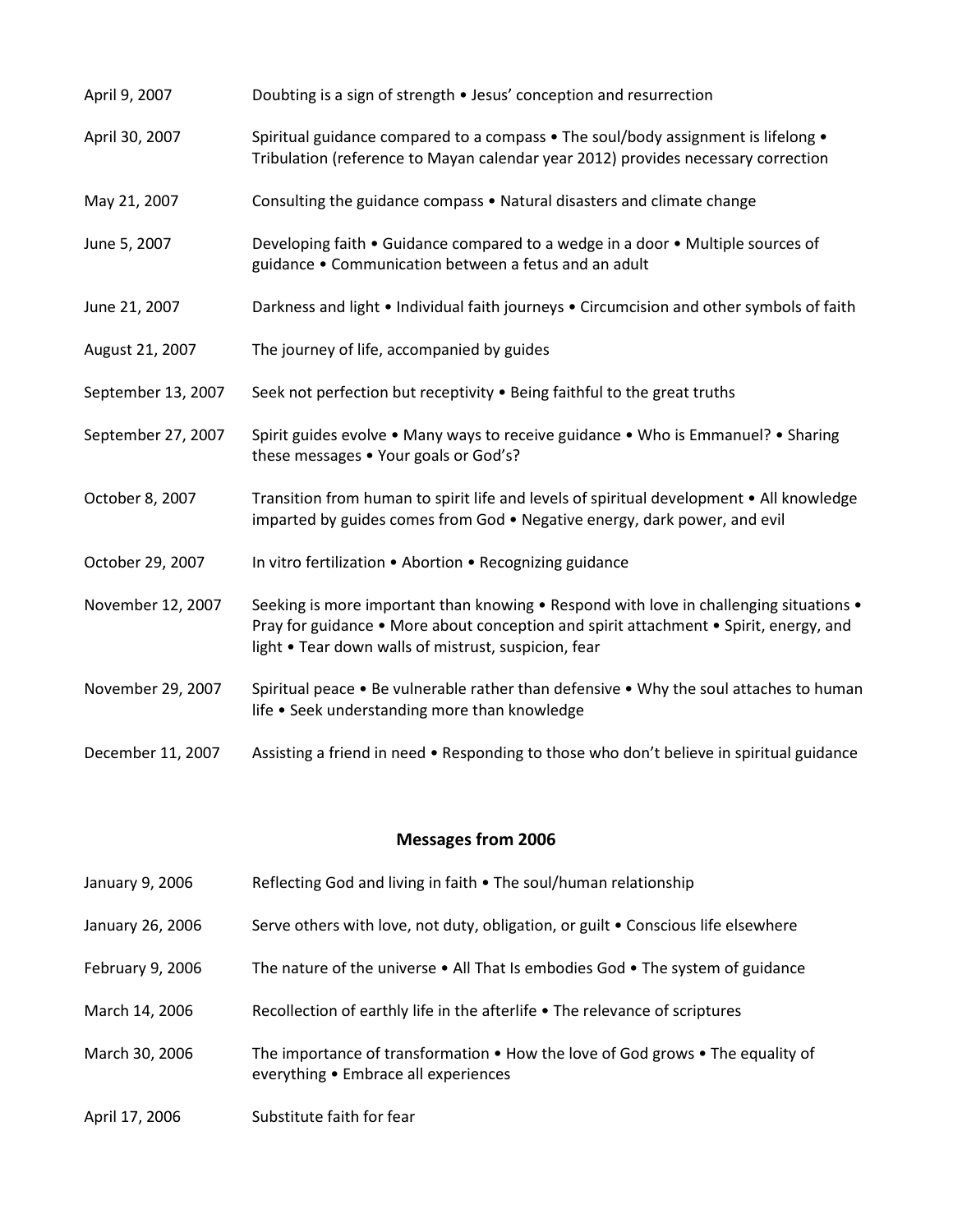| May 15, 2006       | The nature of faith • The elimination of fear • Our connection to those we love who<br>have passed on                                    |
|--------------------|------------------------------------------------------------------------------------------------------------------------------------------|
| May 30, 2006       | How guides are connected to humans . Soul growth in the here and hereafter . Nature<br>of time and light                                 |
| June 15, 2006      | Guides and humans focus God's light . Be present with caring intention                                                                   |
| July 19, 2006      | Temporal guidance and spiritual guidance • Do not judge the spiritual path of another                                                    |
| August 1, 2006     | Moving from war towards peace • An appropriate sense of entitlement • The role of<br>karma and multiple lives in the spiritual continuum |
| August 15, 2006    | Defining God • Evolving from loving to Love • Love as balance                                                                            |
| August 31, 2006    | God/Love compared to a river                                                                                                             |
| September 18, 2006 | More on the river of God/Love . Letting go and letting God                                                                               |
| October 9, 2006    | Dealing with "difficult" people . Predestination                                                                                         |
| October 30, 2006   | No requirements for guidance . Dealing with loss                                                                                         |
| November 20, 2006  | Relationship of guides, humans, and spirit                                                                                               |
| November 30, 2006  | Other life-forms . Going with the flow . Scientific breakthroughs                                                                        |

| January 17, 2005  | Tragedy and suffering (The devastating tsunami of December 26, 2004)                                                                                                                             |
|-------------------|--------------------------------------------------------------------------------------------------------------------------------------------------------------------------------------------------|
| February 21, 2005 | Transition • Seeking guidance through kinesiology, the pendulum, and channeling                                                                                                                  |
| March 7, 2005     | Transitioning through the field of love • Why there are individual souls • Where<br>memory is stored                                                                                             |
| April 5, 2005     | Afterlife • Angels                                                                                                                                                                               |
| May 2, 2005       | God, love and human life as circles • Vibrations • All souls were together previously                                                                                                            |
| May 25, 2005      | Every soul achieves unity with all other souls • More than one human lifetime may be<br>necessary • Connect with all creation • There are no chance intersections • Importance<br>of forgiveness |
| June 7, 2005      | The relationship between thoughts and prayer • Thoughts create reality                                                                                                                           |
| June 22, 2005     | Prayer is listening • Transforming evil • Be compassionate                                                                                                                                       |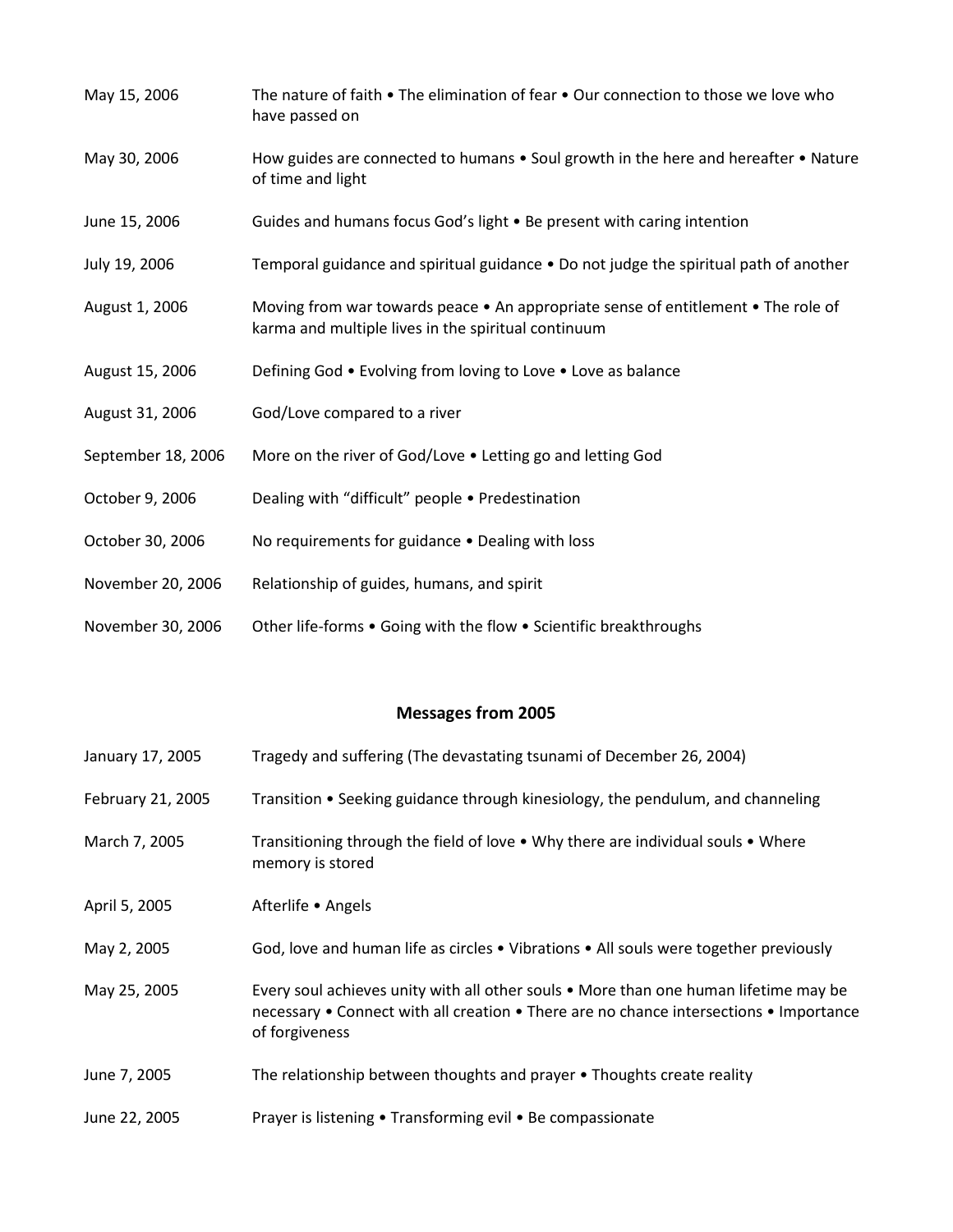| July 13, 2005      | Suffering • Violence and fear • All humans are innocent • Capital punishment •<br>Transform imbalance to balance . Commandments to love . [Note: Recent current<br>events include terrorist bombings of subways and a bus in London, and a suicide<br>bombing that killed many children in Iraq, as well as increased violence in Afghanistan] |
|--------------------|------------------------------------------------------------------------------------------------------------------------------------------------------------------------------------------------------------------------------------------------------------------------------------------------------------------------------------------------|
| July 27, 2005      | How to support those who've passed over • Communion through peaceful listening •<br>God's omnipotence                                                                                                                                                                                                                                          |
| August 17, 2005    | Recognizing guidance • The relationship of peace and love as process and product                                                                                                                                                                                                                                                               |
| August 29, 2005    | The rhythm of God's creation . [Message received as Hurricane Katrina struck New<br>Orleans and the Gulf Coast]                                                                                                                                                                                                                                |
| September 12, 2005 | The nature of God • [Message received two weeks after Hurricane Katrina]                                                                                                                                                                                                                                                                       |
| September 27, 2005 | Grow in your breadth and depth of understanding                                                                                                                                                                                                                                                                                                |
| October 24, 2005   | The importance of light and love in the life of spirit                                                                                                                                                                                                                                                                                         |
| November 10, 2005  | Celebrate differences • Acknowledge equality • Love nonjudgmentally                                                                                                                                                                                                                                                                            |
| December 1, 2005   | Awareness of spiritual entities • Protection from "negative" energies • Opening to God<br>compared to searching for radio channels • The expansion of love compared to water<br>evaporation and its return to the sea                                                                                                                          |
| December 15, 2005  | The purpose of human life • Winter religious celebrations are based on light                                                                                                                                                                                                                                                                   |

| January 19, 2004 | Illness and suffering                                                                                                            |
|------------------|----------------------------------------------------------------------------------------------------------------------------------|
| February 9, 2004 | Unity of all souls • Predestination • Glimpses of God • Adversity is a catalyst for<br>developing grace and character            |
| March 11, 2004   | Hearing and listening to God • Responding to one in need • Life after life • Relationship<br>with guides                         |
| March 29, 2004   | Fully embracing your own spirituality • Soul compared to a beacon of light • Cycles of<br>life compared to inhaling and exhaling |
| April 8, 2004    | The concentric circles of life and love • The role of all souls, including Jesus, within those<br>circles                        |
| April 19, 2004   | God's gift of love given through service • Finding balance results in growth of the spirit •<br>The concept of time              |
| May 4, 2004      | Balance is essential • Inner and outer circles • Unity of all souls as spokes on a wheel                                         |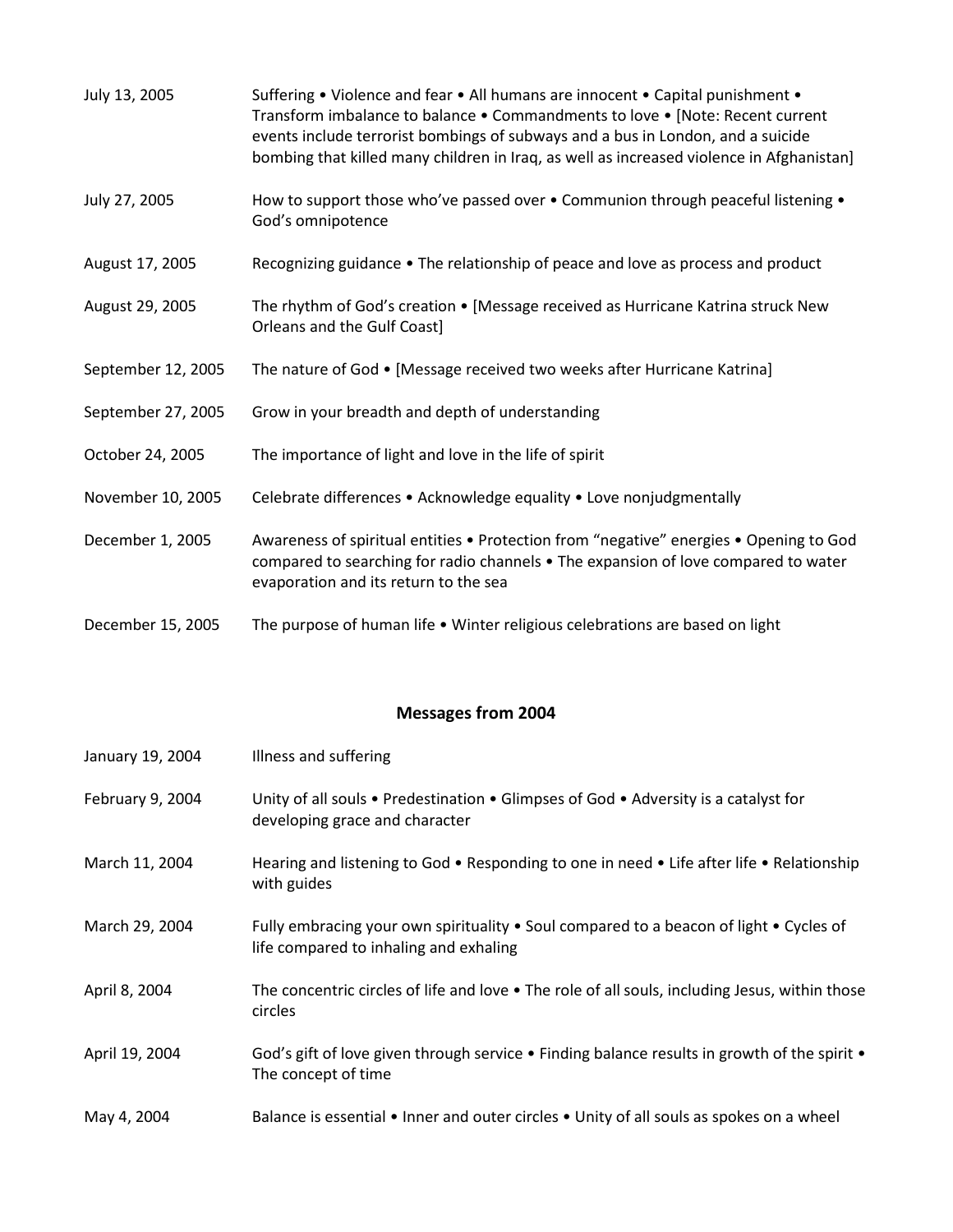| May 18, 2004       | Unity of all as water in a bowl • Intelligent life beyond Earth • Human life is but a<br>moment . Seek your center                                                                                                                                                                                                                        |
|--------------------|-------------------------------------------------------------------------------------------------------------------------------------------------------------------------------------------------------------------------------------------------------------------------------------------------------------------------------------------|
| June 9, 2004       | Find strength to hold the vision of the resolution of conflict • God does not take sides •<br>Prayer does not activate God • Give thanks for blessings and challenges alike                                                                                                                                                               |
| June 22, 2004      | Physical needs as ministered by God • What it means to be "saved" • Beliefs are<br>important in healing                                                                                                                                                                                                                                   |
| July 26, 2004      | How to hear God and discern God's will re the national political scene and world stage<br>[Note: the Democratic Convention commenced this day]                                                                                                                                                                                            |
| August 26, 2004    | Comparing the unity of all souls to islands in the sea • Young lives cut short •<br>Reincarnation may not be immediate • Shared suffering, compassion, grace • Eternal<br>nature of spirit                                                                                                                                                |
| September 9, 2004  | Suffering and a proper response to it • Be free of fear                                                                                                                                                                                                                                                                                   |
| September 21, 2004 | The relationship of the material to the spiritual, the temporary to the permanent •<br>Many forms and uses of energy • Spiritual evolution is about losing differences • No<br>human-produced Armageddon • Earth will be consumed by sun • Intelligent life on<br>other planets • Universe is a single entity • Prayers are for wholeness |

| January 16, 2003  | The difference between soul and spirit • The evolution of Jesus • Human potential<br>compared to fire                                                                                     |
|-------------------|-------------------------------------------------------------------------------------------------------------------------------------------------------------------------------------------|
| February 10, 2003 | War and peace, in reference to concerns about U.S. threats to invade Iraq                                                                                                                 |
| March 3, 2003     | Fear • War • Transition from life to Life • Listening is not only for words • [Note: there<br>were individuals present who had relatives who had passed over during the previous<br>week] |
| March 24, 2003    | God does not take sides • All are equally blessed • The relationship of anger, fear and<br>hate                                                                                           |
| May 1, 2003       | Detecting God's presence • Moving from self to                                                                                                                                            |
| May 26, 2003      | Spiritual connectedness compared to the sea . Guidance for creation of a book of<br>messages • Prayer, faith, and flexibility                                                             |
| June 3, 2003      | Rain as metaphor for spiritual nourishment • Nature, spirit, and the unity of all creation<br>• [Note: Message received on a rainy night]                                                 |

June 17, 2003 Answers to the expressed desire for more inclusive language in the messages • Does God hold us accountable for our actions? • The role of karma and reincarnation in spiritual growth • These messages serve two main functions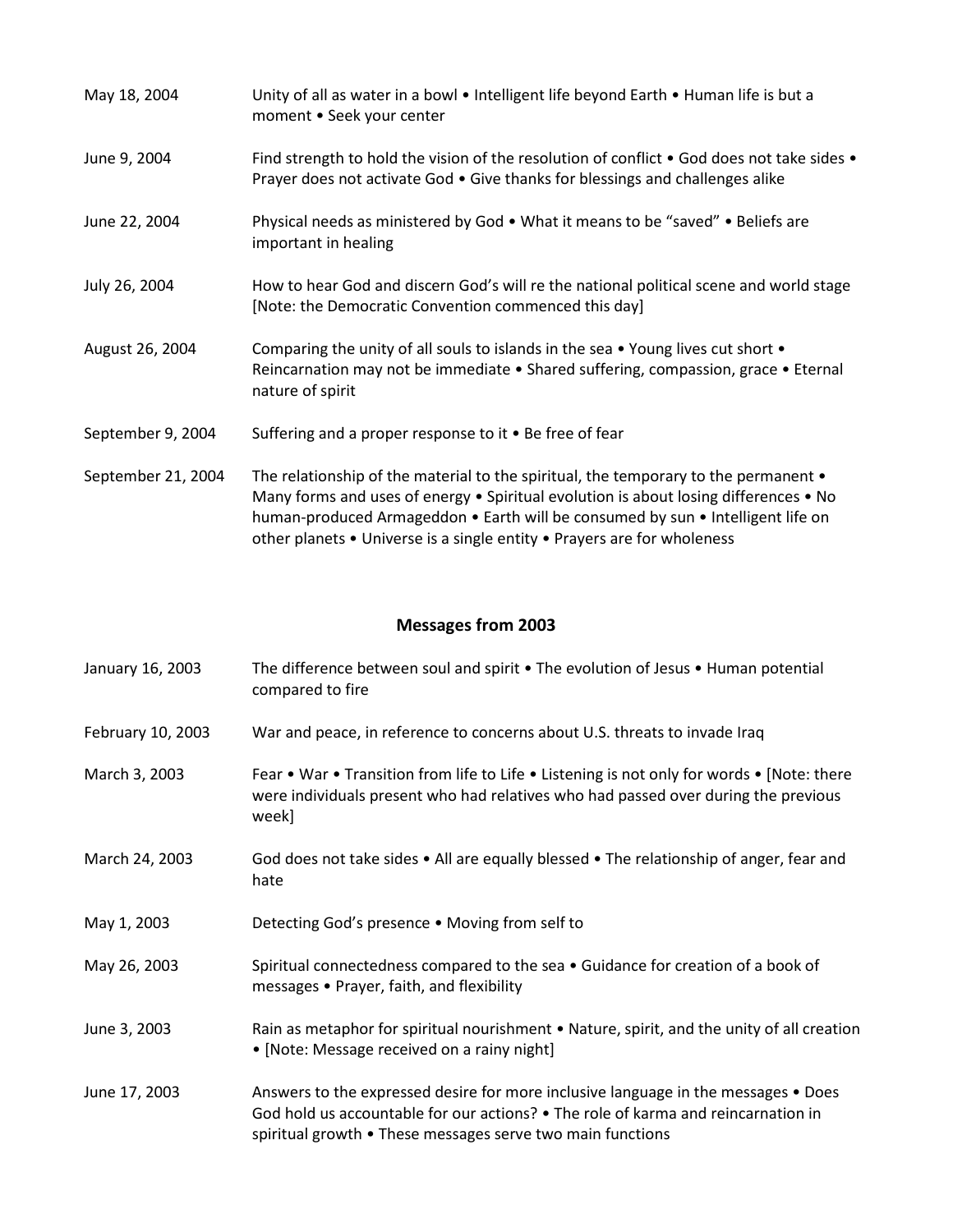| August 19, 2003    | The power of prayer for self versus for others $\bullet$ In learning you are healed $\bullet$ Our<br>relationship to animals and all that has been created                                                                          |
|--------------------|-------------------------------------------------------------------------------------------------------------------------------------------------------------------------------------------------------------------------------------|
| September 8, 2003  | No one is alone $\bullet$ When soul connects with body $\bullet$ The abortion dilemma $\bullet$ War is never<br>defensive • Human souls do not exist in animals • The number of lives lived is<br>unimportant • Qualities of guides |
| September 25, 2003 | Celebrations [Note: Message received as a friend's birthday is celebrated] • Loving and<br>being loved                                                                                                                              |
| November 5, 2003   | Good and evil                                                                                                                                                                                                                       |
| November 18, 2003  | Vulnerability and separateness                                                                                                                                                                                                      |
| December 11, 2003  | Eternal relationships with guides and family members • Loving relationships originate<br>prior to human life • Spiritual identity within unity                                                                                      |
| December 30, 2003  | Praying for healing is praying for balance • The power of prayer is in listening • See God<br>in the face of another                                                                                                                |

| January 24, 2002 | The quiet voice of God • Know yourself so you can serve others • Accentuate the |
|------------------|---------------------------------------------------------------------------------|
|                  | positive                                                                        |

- February 15, 2002 The consequences of superficial living and denial of God The community of souls, incarnate and discarnate
- February 28, 2002 Spiritual reflection of God's light Auras
- March 28, 2002 The nature and evolution of souls How the human experience affects the soul and how the soul affects the human experience
- April 23, 2002 Unconditional love defined The fear of loss The source of evil
- May 6, 2002 The continuum of life Being open to guidance
- May 28, 2002 All souls are a single entity There is no time, only presence Life is spiritual rather than physical • All religious practices are valid • Loving light of God
- July 2, 2002 Why live a human life? The expansion of God Relationship between body and soul
- July 22, 2002 Living in the present How to affirm the lives of others The detriment of negative emotions
- August 20, 2002 Affirming the dignity of all life Praying for peace Peace and the abolition of selfinterest • The importance of community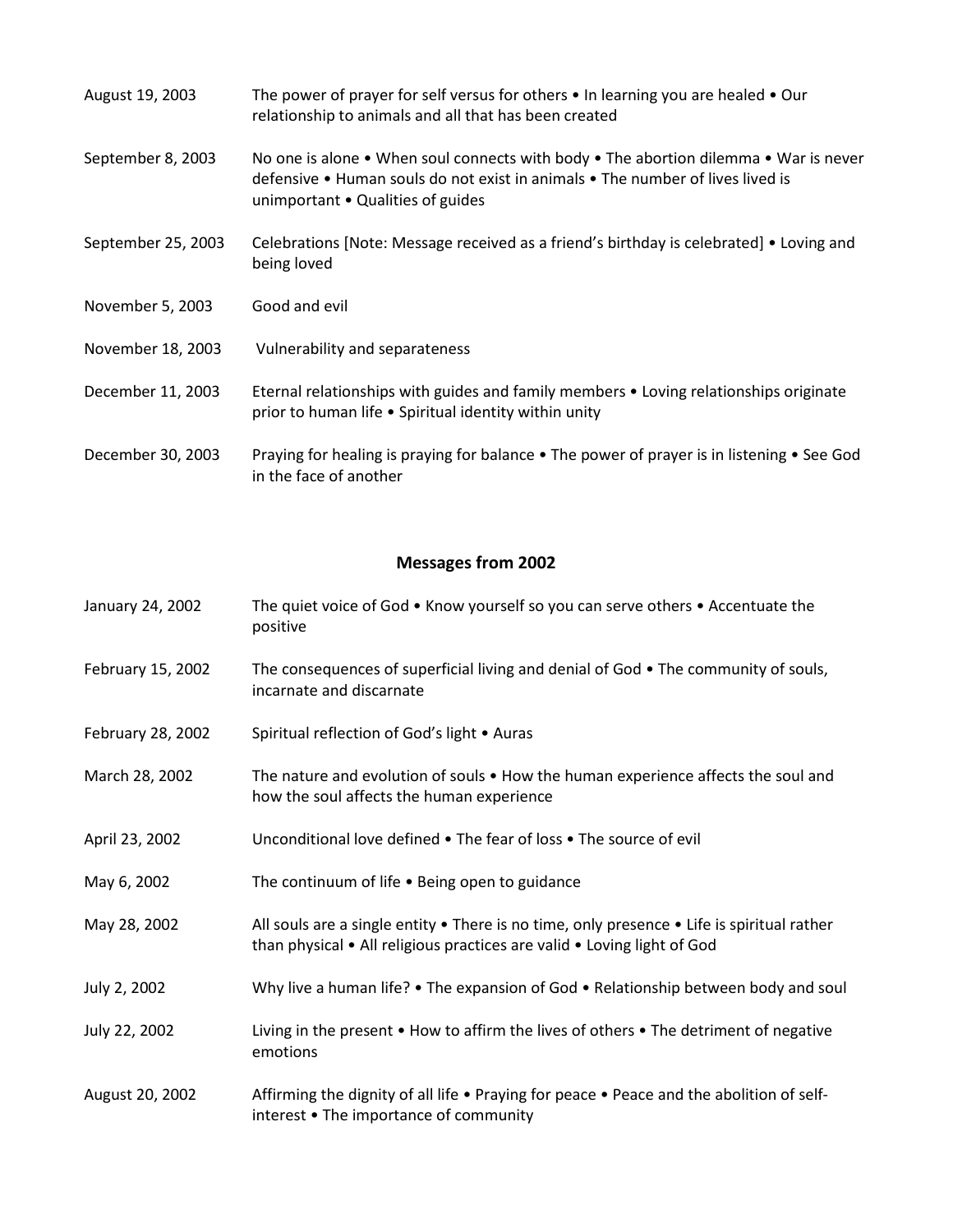| September 19, 2002 | Resolving conflict in the world • Turning inward and living by faith • [Note: USA<br>considering invading Iraq]                        |
|--------------------|----------------------------------------------------------------------------------------------------------------------------------------|
| October 7, 2002    | The nature of the soul • Child prodigies                                                                                               |
| November 6, 2002   | The relationship of the physical and the spiritual $\bullet$ Chakras $\bullet$ Positive and negative<br>energy released into the world |
| November 26, 2002  | Perception of self and response to others • Meditation is listening                                                                    |

| January 15, 2001   | Growth of the soul . The importance of silence                                                                                                                                                                                                                                                                          |
|--------------------|-------------------------------------------------------------------------------------------------------------------------------------------------------------------------------------------------------------------------------------------------------------------------------------------------------------------------|
| January 29, 2001   | The interdependence of body and soul . The importance of silence . Meditation                                                                                                                                                                                                                                           |
| March 4, 2001      | What God is and is not . Energy is logical and organizational . Reverence for all that<br>exists                                                                                                                                                                                                                        |
| April 17, 2001     | The dignity of life • Experience cultivates compassion • Acknowledging God's presence<br>in the past, and trusting God's presence for the future . The power of positive thinking                                                                                                                                       |
| May 23, 2001       | <b>Hearing God</b>                                                                                                                                                                                                                                                                                                      |
| June 13, 2001      | Love as the source of energy and light . Allowing rather than learning God's way                                                                                                                                                                                                                                        |
| July 2, 2001       | How to be receptive to guides . How being positive or negative affects others . The<br>relationship of body and soul . Capital punishment . No justification for judgment                                                                                                                                               |
| August 21, 2001    | Humans choose to hear God • God's presence and activity in times of challenge and<br>uncertainty . The power of prayer to open others . Prayer does not call God into action                                                                                                                                            |
| September 11, 2001 | Dealing with 9/11 • Understanding and loving the hand that strikes • [Note: This<br>message was received on the evening of the tragic hijacking of four commercial<br>airplanes and subsequent crashes into the World Trade Center Towers in New York, the<br>Pentagon in Washington, DC, and a field in Pennsylvania.] |
| September 24, 2001 | Spiritual unity . How guides develop . Guides' experience of God . The way human lives<br>resonate . Finding blessings in the midst of tragedy . [Note: This is the second message<br>received since September 11, 2001 and contains more thoughts about the tragic events<br>of that day.]                             |
| October 15, 2001   | Authentic listening                                                                                                                                                                                                                                                                                                     |
| November 1, 2001   | Making a difference in the world • The difference between action and reaction •<br>Appropriate action begins with listening                                                                                                                                                                                             |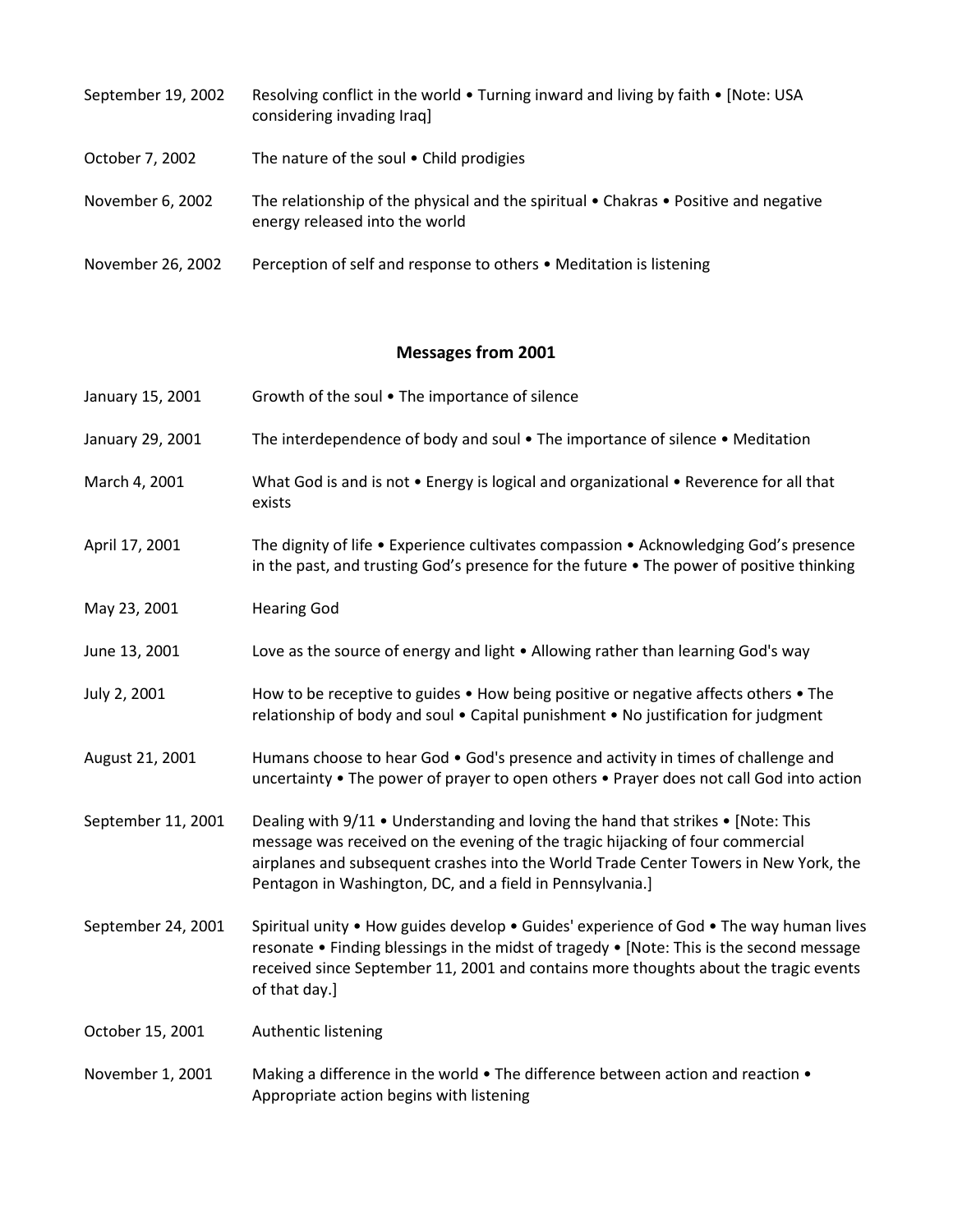- November 27, 2001 Gender references to God . Defining and practicing forgiveness
- December 13, 2001 Prayer is affirmation Why guides pray

January 20, 2000 Seeing and hearing with your heart • Use your blessings to bless others February 2, 2000 Nothing is lost • Never lose hope • Spiritual particles February 29, 2000 There is nothing to fear • Vulnerability is a sign of openness March 23, 2000 Function of guides • Praying is being vulnerable • Immortal strength granted through prayer • How to pray for others • Prayer does not influence God • God Is! April 4, 2000 The true nature of loss • Reconciling with departed souls April 19, 2000 God works in communion • Spiritual light • Everything is sacred and generates light • Each soul has its own color • Guides can change although the connection is permanent • All of humanity is a single unit May 10, 2000 Divine direction and the gift of choice • Recognizing God's guidance • God Is—You Are June 29, 2000 Growth through choice • All humans are related spiritually and genetically August 28, 2000 The power of corporate prayer • Unity without time or space • Psychic predictions September 11, 2000 The nature of God • Evil is a part of creation • Corporate prayer and meditation October 2, 2000 Spiritual vision is essential • Imaging prayer October 15, 2000 Welcome conflict and adversity • Be God in action November 7, 2000 The futility of defining God • The inward and outward journey • Conflict and growth December 10, 2000 Relationship between humans and guides • Represent godliness in your actions

- January 13, 1999 Choose optimism over pessimism Welcome challenges Evaluate appropriateness of goals • How a successful life is measured
- February 9, 1999 Exercise spiritual presence in relationships Be a catalyst for beneficial change in relationships • Concerns provide meaning and perspective to life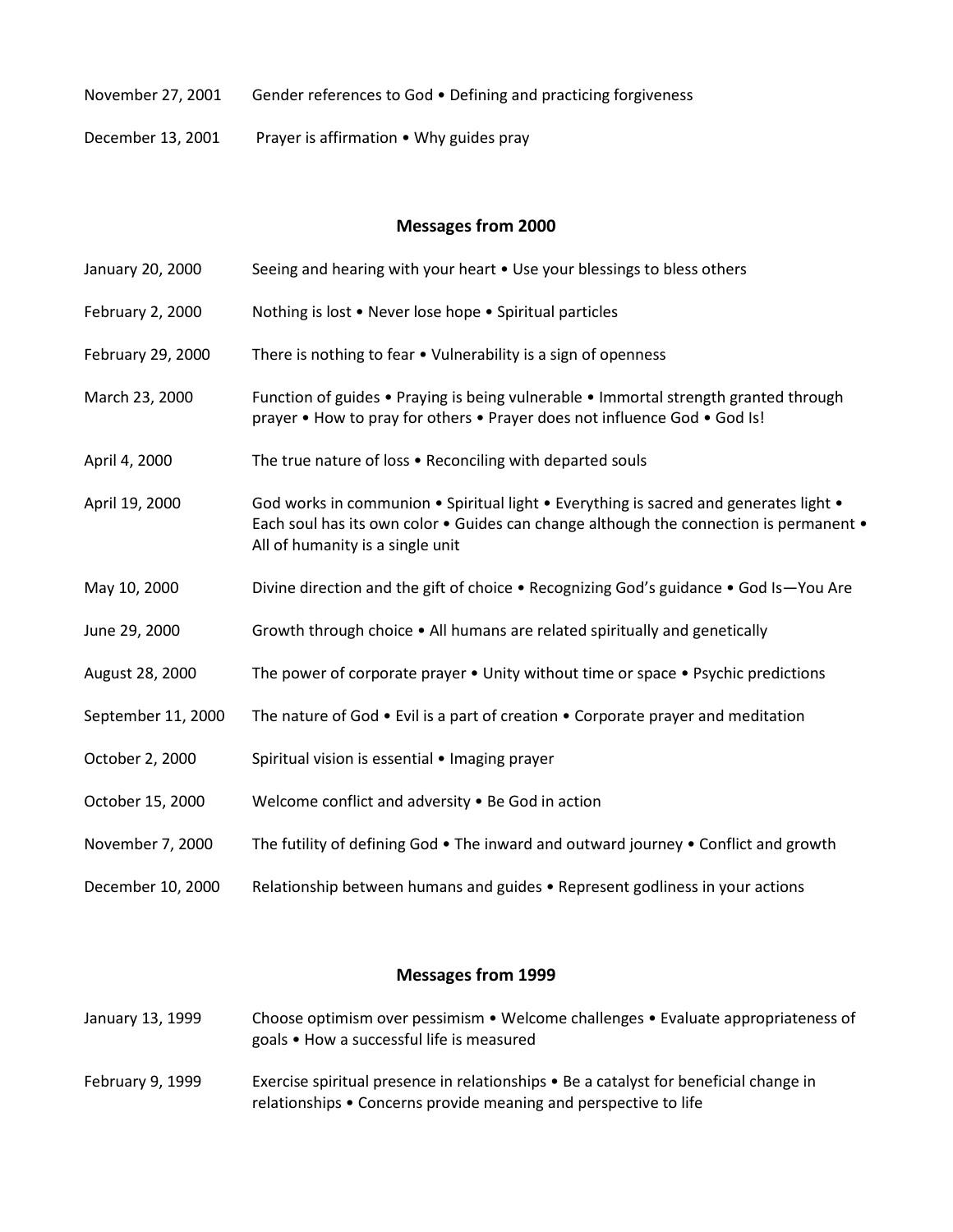| March 2, 1999   | Use of metaphors and symbols in spiritual beliefs • Viewing God as father or mother •<br>God abandons no one • No faith system has the only answer                                                                                                    |
|-----------------|-------------------------------------------------------------------------------------------------------------------------------------------------------------------------------------------------------------------------------------------------------|
| March 23, 1999  | All souls are equal, united, and part of the entity of God • Greater awareness of unity<br>after death . Disagreements between individuals are conflicts within the self . Location<br>of the soul                                                    |
| June 3, 1999    | Growth is achieved when imbalance seeks to become balance • Healing defined •<br>Welcome illness as an opportunity to grow                                                                                                                            |
| July 1, 1999    | There are no coincidences • Suffering is neither predetermined nor created by God •<br>Karma is not about punishment . No judgment day . All souls are "saved" .<br>Reincarnation                                                                     |
| July 13, 1999   | Being mindful of life's lessons • Choose to illuminate your surroundings • Keep prayer<br>foremost in your mind                                                                                                                                       |
| July 29, 1999   | God sustains all souls • All is positive with God • Humans choose to nurture their souls<br>or not                                                                                                                                                    |
| August 18, 1999 | The soul responds to God's loving light as a plant responds to light • Reincarnation •<br>Soul compared to a window that transmits God's light • The relationship and interaction<br>of body, mind, soul, spirit, and guides . The nature of the soul |

- January 7, 1998 The nature of God Accept inadequacies of self and others Analogy of partially charged battery in relationships • All are guided and grow toward God
- February 10, 1998 Find time for contemplation, passive prayer, listening Intercessory prayer Affirm the divinity and dignity of everyone
- March 26, 1998 Human form compared to a pitcher Accept problems as gifts
- April 16, 1998 How to live a fulfilled life
- April 30, 1998 Internal and external listening The constancy of fulfillment Spiritual entities who have not experienced human life, and those who have experienced more than one  $\bullet$  The equality of rungs on the horizontal spiritual ladder
- June 16, 1998 Spiritual nurture for self and others Express your vulnerability Meeting the needs of self and others
- July 1, 1998 God is! Value the gift of life Human life is necessary to achieve union with God Reincarnation
- July 14, 2015 All souls are drawn to God Spiritual journeys vary in style, not substance Hell does not exist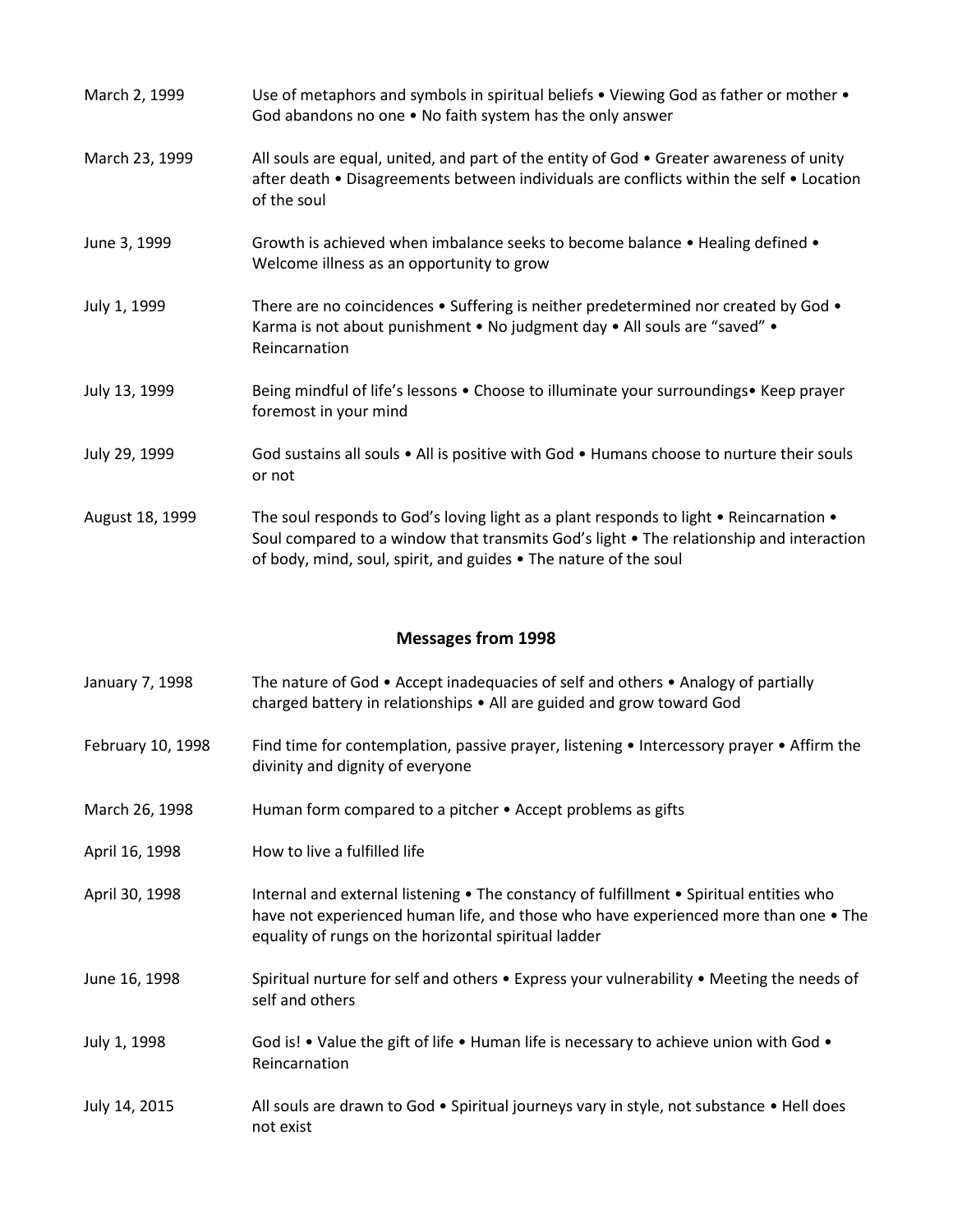- September 3, 1998 Space, distance, and infinity Guides and God are within and around humans The unity and interdependence of all that exists
- October 14, 1998 Sharing Focusing on the positive rather than shunning the negative How to pray in a positive manner
- December 9, 1998 What sets human beings apart The real power of Jesus Human divinity All humans are equally gifted
- December 28, 1998 Accept differing beliefs Interpretations of God, Jesus, and others who are worshipped • What gives life meaning

- February 12, 1997 Peace, unity, and awareness of God Self-awareness and service to others The art of listening
- April 21, 1997 Compassionate giving and appropriate receiving Welcome the challenge of imbalance, and seek guides' help
- May 4, 1997 Difference between faith and belief What is needed for a vision of God An understanding of God must be flexible
- May 27, 1997 Rereading, pondering, and sharing these messages Putting faith into action The balance between uncertainty and conviction
- July 10, 1997 Importance of passive prayer Provide rest for body and soul
- August 5, 1997 Spiritual growth within spiritual unity In seeking peace, seek unity
- August 28, 1997 True sharing and what impedes it
- September 17, 1997 The superficiality of differences between people Religions are equally valid The role of patience and compassion in spiritual development
- October 9, 1997 Handling emotionally charged meetings Perseverance in dealing with uncertainty Be vulnerable and reliant on God • Love does not dominate
- November 3, 1997 About guides and guidance Pitfalls with wanting to help another How to be a clear lens reflecting God
- December 11, 1997 How guides recognize the presence of other souls The importance of relationships

| January 5, 1996 | Commonalities and differences in religions $\bullet$ Evil defined $\bullet$ Teach by example $\bullet$ The folly<br>of judgment |
|-----------------|---------------------------------------------------------------------------------------------------------------------------------|
| March 18, 1996  | The unity of all souls • Celebrate diversity rather than focusing on differences                                                |
| April 1, 1996   | Prescription for peace                                                                                                          |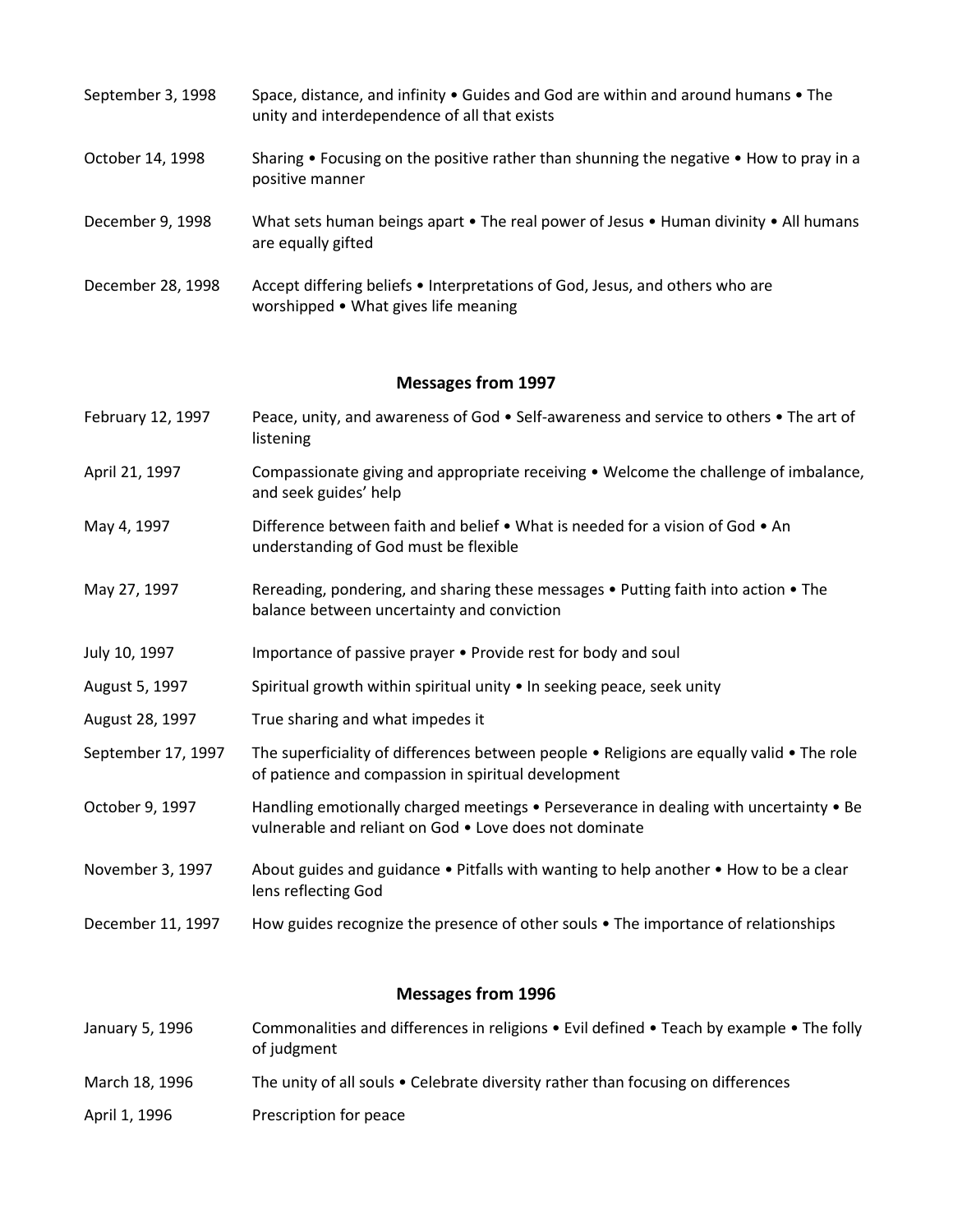| April 17, 1996    | Human interactions are crucial for soul growth • Choosing between enabling and<br>protecting another in need • Give witness by your actions, not with words |
|-------------------|-------------------------------------------------------------------------------------------------------------------------------------------------------------|
| May 6, 1996       | Spiritual joy is peace . Welcome the storms of life                                                                                                         |
| June 2, 1996      | Relationship between the physical and spiritual self • The importance of action as well<br>as prayer • Achieving international understanding                |
| July 10, 1996     | Knowledge is necessary in difficult relationships • Reach out in conflict situations                                                                        |
| July 24, 1996     | Divinity as the basis of equality $\bullet$ The place of suffering and long hospitalizations $\bullet$<br>Sudden deaths • Praying for departed souls        |
| September 4, 1996 | Living and loving in a timeless sense                                                                                                                       |
| October 3, 1996   | Experiences that confirm spiritual life • The difference between faith and hope                                                                             |
| October 30, 1996  | Dealing with family patterns . Continuity of life and lifetimes . Difference between faith<br>and hope • Relinquish sense of urgency                        |

- January 30, 1995 Time is meaningless What's really important in life Guides do not create obstacles for humans
- March 8, 1995 What guides learn Uncertainty promotes faith development
- March 22, 1995 Communicate by becoming the other Appreciate the beauty of nature
- April 5, 1995 A souls' memory encompasses more than this lifetime Past, present, and future time
- April 24, 1995 Compassionate listening provides strength Work to bring about that for which you pray • Healing is a community achievement • [Note: This message was received just after the bombing of the Federal Building in Oklahoma City.]
- May 8, 1995 The nature of God Correcting behavior See challenges as opportunities for growth
- May 29, 1995 Transitions Healing Transcending the importance of self
- June 12, 1995 Human life is a school The importance of the present and its assurance about the future • Reincarnation • The expression of love as evidence of spiritual activity
- June 21, 1995 The light and color of the soul Praying for another True healing is balance
- July 20, 1995 The transition of a loved one Reincarnation Giving and receiving love
- August 2, 1995 Dealing with negative emotions Welcome challenges All humans are equal and united with God's presence • Prayers for the dead benefit all • Guides are known by their lights, not by name
- August 16, 1995 Spiritual love Accepting those who are a challenge Growth through faith and failure
- August 31, 1995 Souls are not limited in location The unity of everything There is no new creation, only changes in energy • Life is permanent • World turmoil
- October 4, 1995 Human response to spiritual awareness Right relationships
- October 30, 1995 The direct accessibility of God Prayer increases the ability to receive Wordless prayer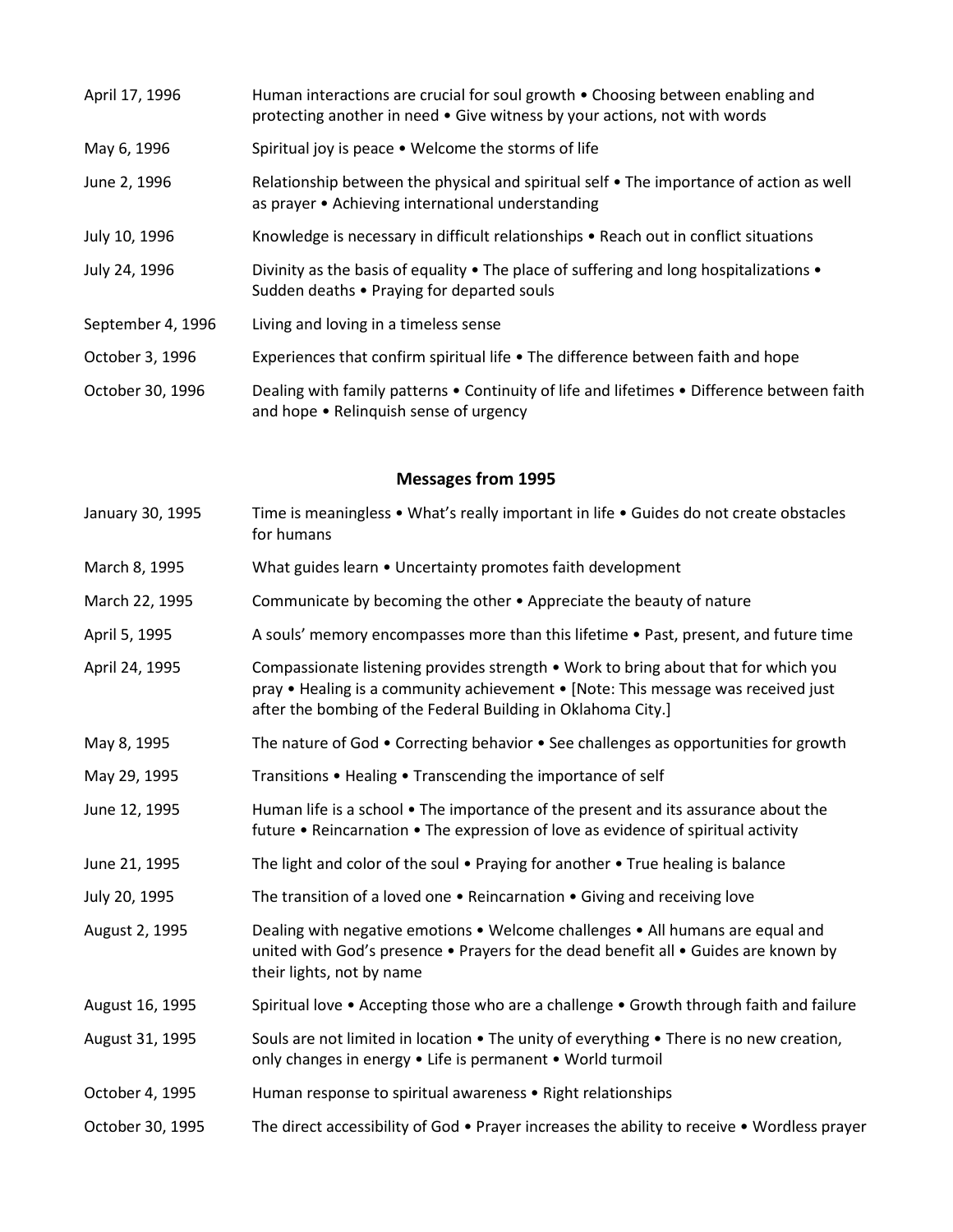- November 15, 1995 Peace is a gift from God The necessity of difficulty and challenge
- December 11, 1995 As God does not judge, humans should not judge Nurturing self and others
- December 19, 1995 See Christ as example rather than exception The purpose religions serve Continuity of life

- January 26, 1994 Human relationships offer unique opportunities Growth through challenges All prayers are about opening to God
- February 16, 1994 Overlook cosmetic differences in the unity of all creation Practice patience, tolerance, peace • Being aware of guidance
- February 28, 1994 Souls as candles Soul growth is guaranteed
- May 13, 1994 Bend with change to grow spiritually Welcome challenges
- May 29, 1994 Be honest in your evaluation of who you really are, where you are on your personal journey, and where you would like to be
- June 21, 1994 Life in the spiritual realm In death, all is cast away except the love given and received during human life
- June 30, 1994 The relationship of peace and love in human life and spiritual life Accept the futility of fear
- August 3, 1994 Look both inward and outward for God's light Reincarnation The body communicates its stress tolerance
- September 13, 1994 Look for the God in others Eliminate pride that ignores unity Reflect the positive and allow the negative to pass through
- October 22, 1994 Have faith while awaiting medical diagnosis All that has been created is sacred No justification in terminating the life of another
- November 10, 1994 Personal growth depends on growth of others The power of prayer and loving thoughts • Interpreting predictions of impending doom
- November 30, 1994 Applying what you know is challenging Being vulnerable and receptive is a strength
- December 12, 1994 Dealing with conflict, fear, and judgment

- February 28, 1993 Acting out of knowledge and faith Approach decisions with prayer Time does not exist on the spiritual plane
- May 9, 1993 Learning through inequality and imbalance Life is for serving others Value yourself Characteristics of life after death
- July 3, 1993 Natural progression from life to afterlife Period of transition varies in length Souls unwilling to let go of human life • Protection from negative influences • Avenues of guidance • There is no time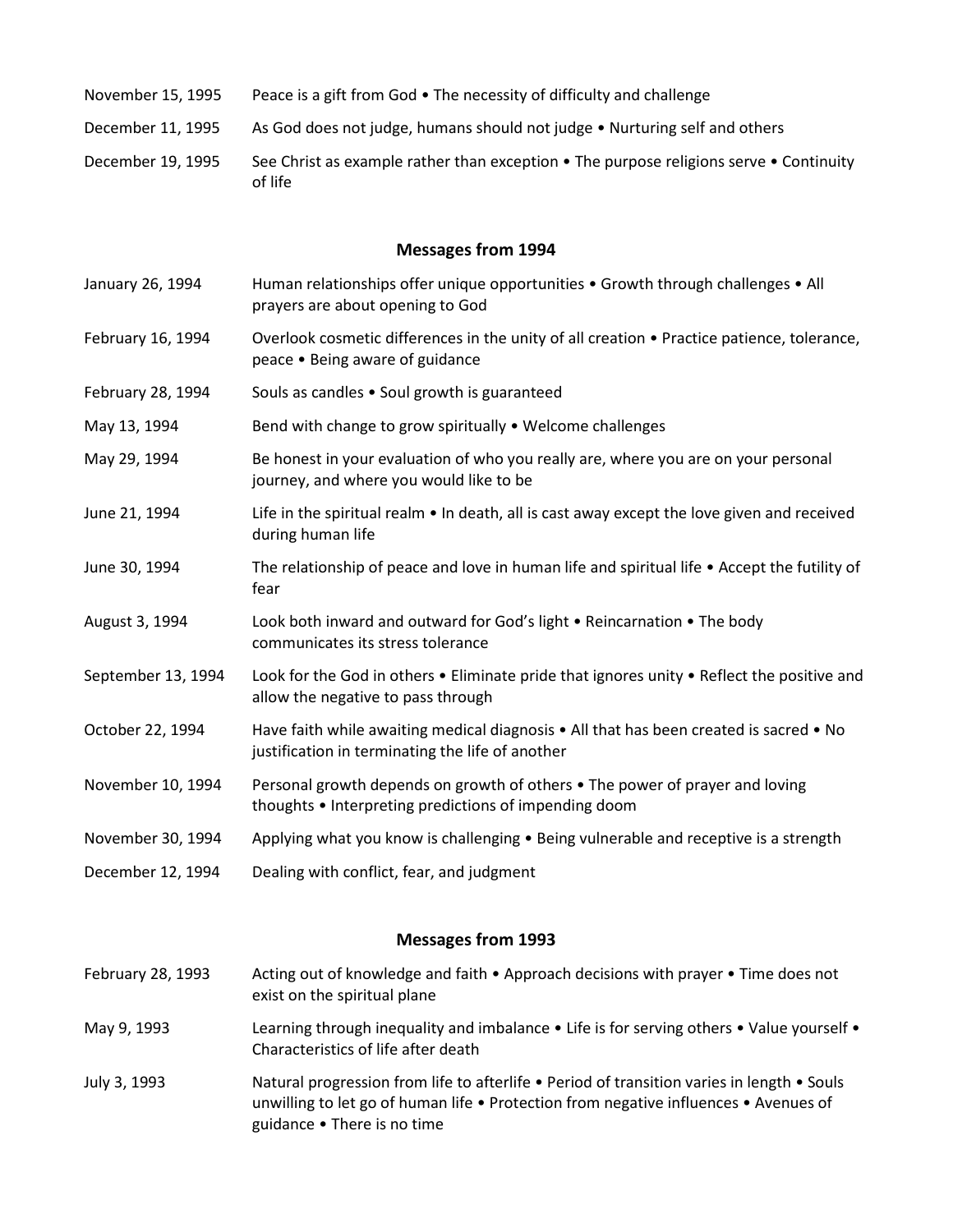| August 9, 1993     | Soul flight • Anxiety, fear, and worry obstruct vision • Unity of all • Focus on the big<br>picture                 |
|--------------------|---------------------------------------------------------------------------------------------------------------------|
| August 30, 1993    | How to anticipate the future • The wedding ceremony • Accepting the good and the bad<br>• Respond to life with love |
| September 13, 1993 | The unity and continuity of creation • Be appropriately unimportant                                                 |
| October 11, 1993   | Experiencing loss as gain • What gives life meaning                                                                 |
| November 1, 1993   | Acknowledging God's presence daily • Giving and receiving help • Thank God for<br>challenges                        |
| November 22, 1993  | Relationships are permanent and defining • The colors of love in spiritual light                                    |
| December 8, 1993   | Activating God's response to prayer                                                                                 |

- April 3, 1992 Judging others
- April 29, 1992 The triangle of essential perspectives
- June 18, 1992 God's presence in the crossroads of life
- July 23, 1992 Biblical scripture and other inspired writings Spiritual development requires change
- August 30, 1992 Be a rock in the stream of life Make time to just be
- September 19, 1992 Why God allows tragedies Empowering others
- October 10, 1992 Intervention by guides Souls choose the path for growth in human form Being a guide to another human
- November 1, 1992 Effects of prayer Haunted places Angels Spiritual beings with a different purpose Guides' role in creativity and insight
- November 22, 1992 God blesses people with the ability to give and receive love
- December 22, 1992 Free choice Randomness versus predetermination The intervention of God and guides in human life

| May 27, 1991    | Free will and the choice for God                                                                   |
|-----------------|----------------------------------------------------------------------------------------------------|
| July 5, 1991    | Reverence for creation . God's light . Giving love and light to another                            |
| July 26, 1991   | The unity of all that is $\bullet$ Being carried by the stream of life                             |
| August 5, 1991  | Little in life is the result of chance • Dealing with adversity and difficult relationships        |
| August 18, 1991 | Internalize acquired knowledge . Asking "why me" results in self-pity . How guides<br>serve humans |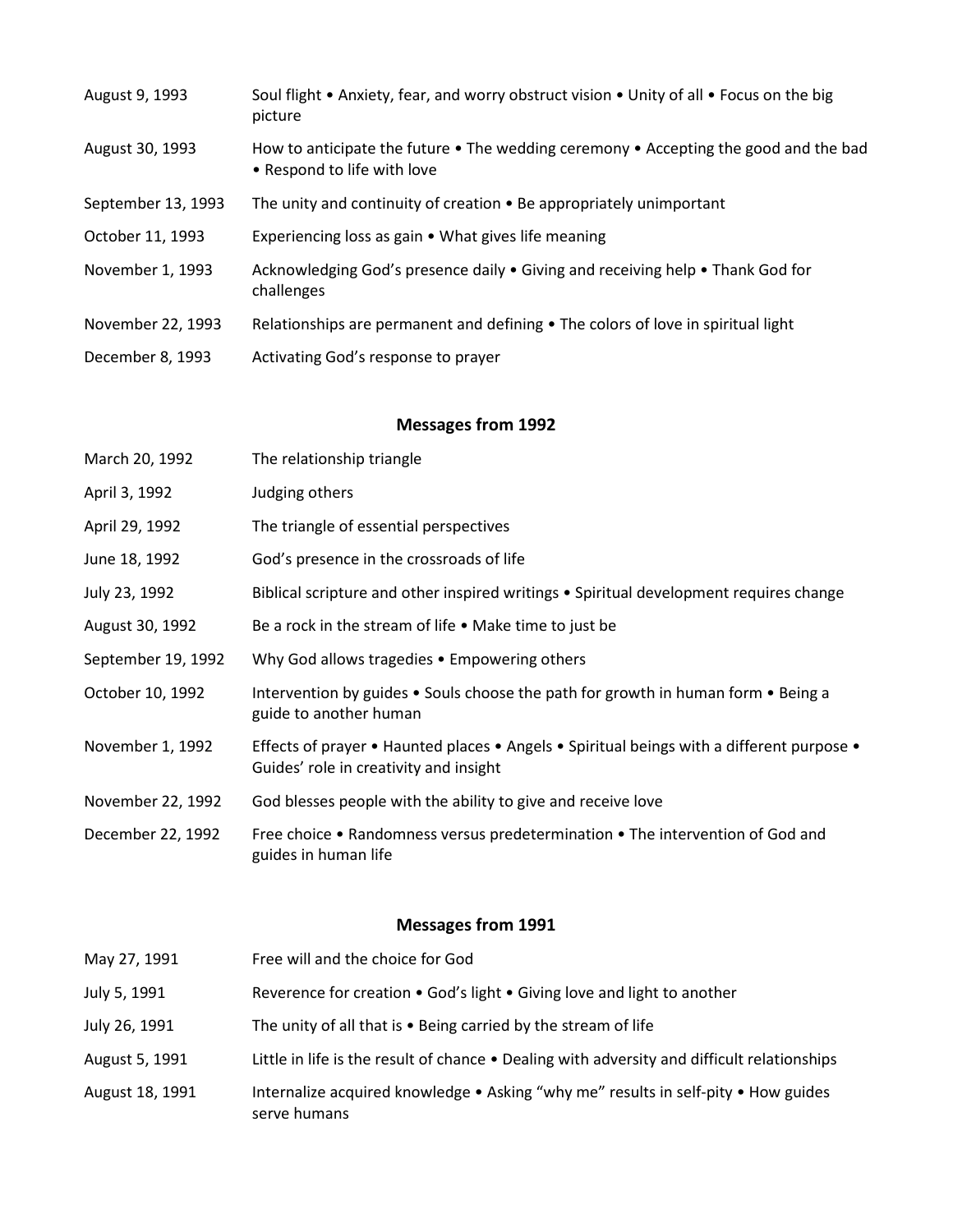| September 8, 1991         | The role of faith in the approaching death of loved ones                                                                                                                                                  |
|---------------------------|-----------------------------------------------------------------------------------------------------------------------------------------------------------------------------------------------------------|
| September 22, 1991        | Analogy of mirrors and lenses reflecting and magnifying light • The effect of<br>relationships on light                                                                                                   |
| October 20, 1991          | The presence of guides during prayer . Suicide's effect on the soul                                                                                                                                       |
| November 20, 1991         | Messages provide a portion of the whole truth • Varying perceptions of truth • Analogy<br>of parts of human body to unified whole . Control exercised by guides . Understand the<br>unity of all creation |
| December 15, 1991         | Human dignity • Revising the Golden Rule • The response to prayer is always human •<br>December's opportunities to remember those in need                                                                 |
| December 23, 1991         | Awareness of differences in the human spirit provides understanding of spiritual<br>development • The nature and power of God and the necessity of the human response<br>• Energy of prayer               |
| <b>Messages from 1990</b> |                                                                                                                                                                                                           |
| January 12, 1990          | Evil in relationships                                                                                                                                                                                     |
| June 14, 1990             | Assignment of guides • Prayer benefits both giver and recipient • Peace is of God                                                                                                                         |
|                           | <b>Messages from 1989</b>                                                                                                                                                                                 |
| November 5, 1989          | Support souls of the departed • The light of prayer • Accepting moments of doubt                                                                                                                          |
| December 15, 1989         | Interdependence • Giving requires less faith than receiving • The divine spark within                                                                                                                     |
|                           | <b>Messages from 1988</b>                                                                                                                                                                                 |
| February 6, 1988          | The advantages of small group sharing • Prioritize what is important to you                                                                                                                               |
| February 19, 1988         | Live to give • Life presents unequal opportunities • How to be nonjudgmental                                                                                                                              |
| April 15, 1988            | Spiritual joy . Guidance compared to a lens focusing light . Allow God's light to pass<br>through you to others                                                                                           |
| May 27, 1988              | Serving another is serving God • Meet evil with compassion • Recognizing the presence<br>of God                                                                                                           |
| June 13, 1988             | Receiving and extending inner peace                                                                                                                                                                       |
| June 30, 1988             | The energy of prayer • Practice what you pray                                                                                                                                                             |
| July 11, 1988             | The effects of prayer • Analogy of prayer to stove emitting heat • Difference between<br>worry and prayer                                                                                                 |
| August 3, 1988            | Witnessing God's presence • God created all of the natural world • Have respect for<br>nature's balance • Peace and balance are closely related                                                           |
| August 30, 1988           | Emotional balance affects physical balance • Emotional peace is crucial for world peace                                                                                                                   |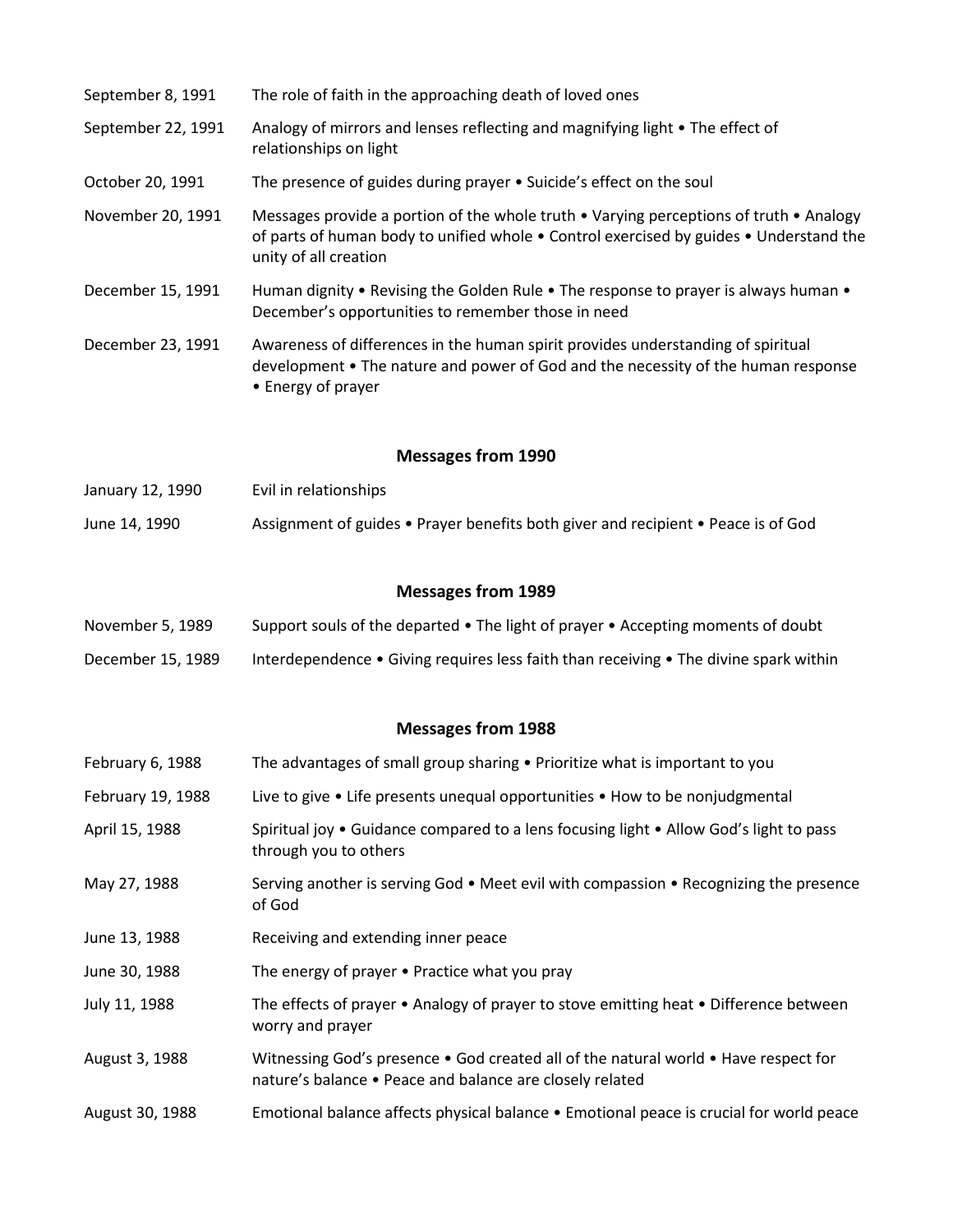- January 9, 1987 The soul's development and connection to God The effects of negativism The importance and way of strengthening the soul • True compassion is spontaneous • Ways of achieving peace
- February 8, 1987 Achieving inner peace Being aware of one's soul Guilt and conscience
- March 29, 1987 Spiritual growth defined Have tolerance for all souls and all beliefs Search for meaning of dreams
- April 11, 1987 Ways of being guided Seek guidance through prayer, meditation A type of evil Most dreams are related to emotional issues
- June 17, 1987 Healing on the spiritual, emotional, and physical levels Spiritual growth through suffering and service
- July 1, 1987 Predestination Suffering is essential for spiritual growth Karma Past lives Live to give
- July 16, 1987 Spiritual growth is observable Lose your sense of self-importance
- August 5, 1987 The purpose and effects of prayer God's response to prayer Why there is suffering
- September 11, 1987 Balance your needs with needs of others For every experience give thanks Recognize the value of others while they are living • You are the enabler of God's power
- September 25, 1987 Spiritual passage to afterlife Different locations in the afterlife Receiving and giving love
- December 11, 1987 Spiritual mirrors of life At crossroads and crises, ask for guidance

- February 2, 1986 Change, growth, and reassessing priorities Response to disasters [Note: The Space Shuttle Challenger disaster occurred on January 28, 1986.]
- February 28, 1986 Guides learn as well as teach Teach others by your example Perception of God as one who intercedes leads to disappointment
- March 23, 1986 Act with faith in God's presence Love spontaneously and unconditionally
- April 13, 1986 The validity of differing beliefs . How to achieve peace
- May 13, 1986 Judge the act, not the person  $\bullet$  Life is for soul growth  $\bullet$  No place for violence, even in self-defense • [Note: The United States bombed Libya on April 15, 1986.]
- June 1, 1986 Differences of religions are manifestations of different needs of souls The future of the world depends on tolerance • How prayer works • Love those who are difficult
- June 20, 1986 The purpose of prayer Relationship between prayer and God's actions Types of healing
- October 4, 1986 What to expect from prayer The use of imaging prayer Offering selfless prayer How to organize the messages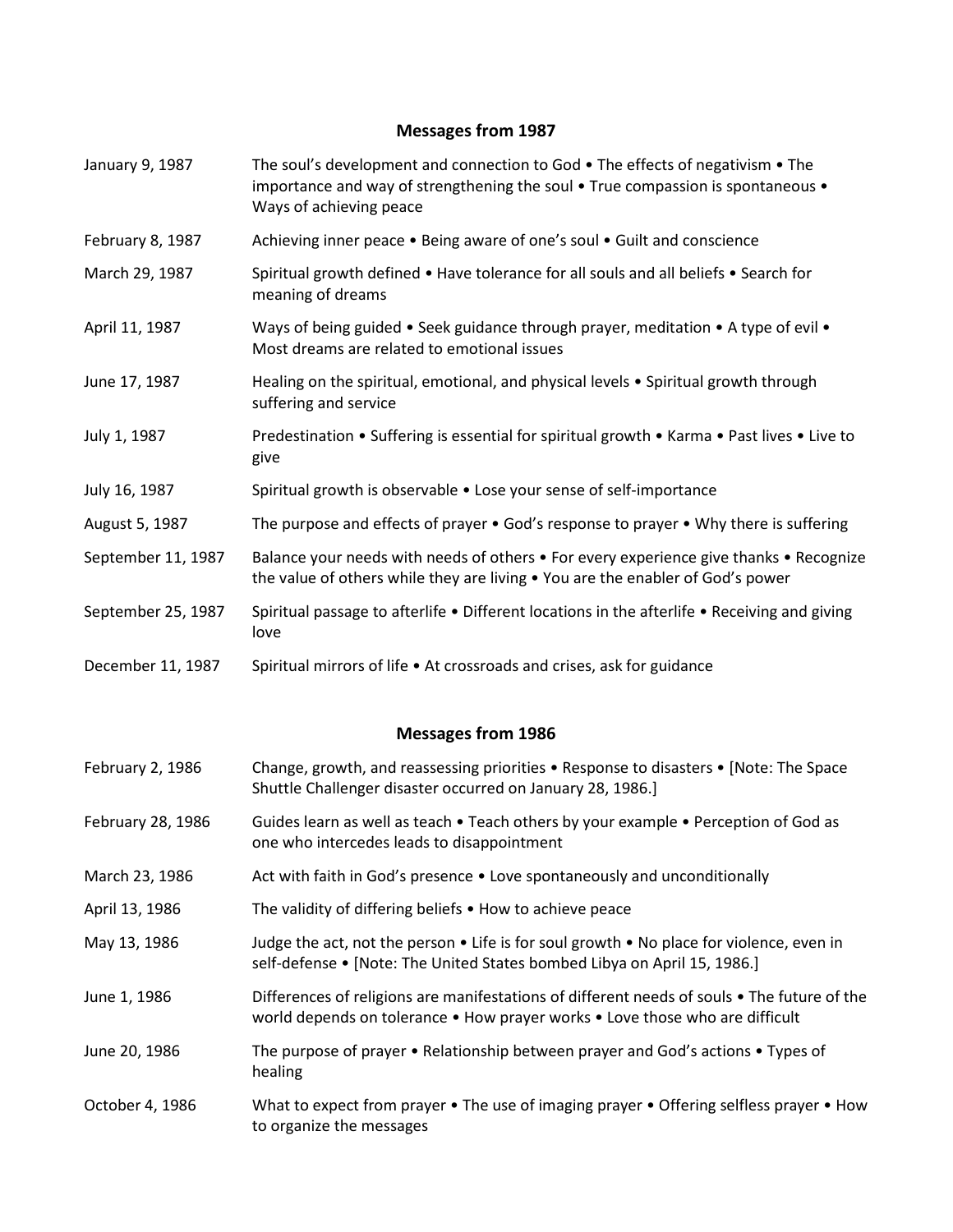| November 7, 1986 | Suffering: its randomness and opportunity . God does not keep score . Suffering is not |
|------------------|----------------------------------------------------------------------------------------|
|                  | punishment for sin                                                                     |

- November 21, 1986 The Seth material Inconsistencies in channeled material Randomness in the spiritual life • Refinement of the soul • Impact of positive and negative thoughts • Everything is connected
- December 21, 1986 Feeling God's presence Love is the nutrient for spiritual growth Positive and negative feelings have an effect on all souls • The role of compassion in love and prayer • Pray for peace

| January 7, 1985    | Life changes • Listening well • Tolerance, love, and nonjudgment • Oneness                                                                                                                    |
|--------------------|-----------------------------------------------------------------------------------------------------------------------------------------------------------------------------------------------|
| February 4, 1985   | Endurance breeds character • All are equal in God's eyes                                                                                                                                      |
| March 15, 1985     | Caring relationships                                                                                                                                                                          |
| April 1, 1985      | Responding to need of others and self                                                                                                                                                         |
| April 15, 1985     | Guides and their relationship to the human soul . Putting life in perspective . negative<br>emotions are crippling                                                                            |
| April 29, 1985     | Equality of blessings • Religions and commandments                                                                                                                                            |
| June 20, 1985      | Content of messages more important than words used • Approaching transition •<br>Suggested format for this group                                                                              |
| July 7, 1985       | Finding and reflecting peace • Group dynamics • Advice about proceedings of this group<br>• Be sensitive to unexpressed needs of others                                                       |
| July 18, 1985      | Guides learn and benefit from humans . Listening is love                                                                                                                                      |
| August 8, 1985     | Demonstrating your faith                                                                                                                                                                      |
| August 19, 1985    | Growing to and through transition                                                                                                                                                             |
| September 9, 1985  | Transition of a group member • The relationship of all souls, incarnate and discarnate •<br>Show that you value others • [Note: Received on the day of a group member's memorial<br>service.] |
| September 13, 1985 | Life is essential for all souls • Soul compared to a river • Love has no conditions                                                                                                           |
| September 22, 1985 | Tolerance and nonjudgment in personal relationships • The role of suffering                                                                                                                   |
| November 9, 1985   | Being confident of God's presence                                                                                                                                                             |
| December 8, 1985   | Guidance, peace, faith and love are all gifts from God                                                                                                                                        |
| December 22, 1985  | God's influence on human lives                                                                                                                                                                |

#### **Messages from 1984**

January 21, 1984 Dealing with relationships through thoughts, prayers, and actions • Handling disagreements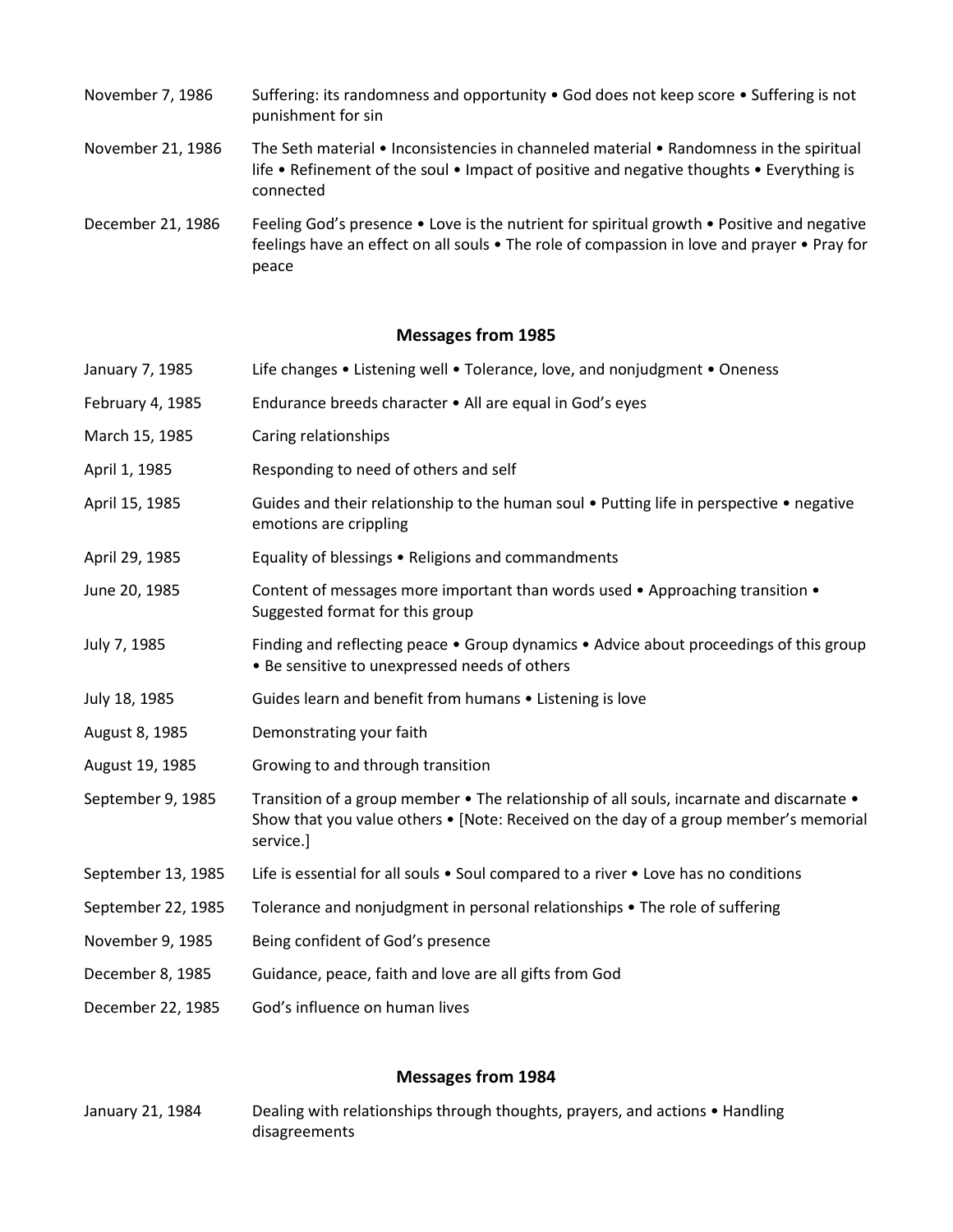| February 12, 1984 | Human life influences the nature of the afterlife • Natural transition from human life to<br>afterlife • Grief—a time for thanksgiving |
|-------------------|----------------------------------------------------------------------------------------------------------------------------------------|
| February 26, 1984 | Transition from life to afterlife • The importance of love                                                                             |
| March 4, 1984     | The need for a broad perspective • Unclutter and simplify your life • Partner with God                                                 |
| April 8, 1984     | Being reflectors of God's light • Giving meaningful life to others                                                                     |
| April 21, 1984    | Loss of a pet • Unity of all life • Equality of souls • Respect all creation                                                           |
| May 5, 1984       | Practice patience of others and self • Accept who you are                                                                              |
| June 4, 1984      | Relinquish control of your life • Accept God's response to prayer • God acts through<br>people                                         |
| June 16, 1984     | Courage in seeking inner peace • Imagine with great intensity the results you desire •<br>Dealing with suffering and pain              |

- January 14, 1983 The challenge of love Perceiving God God is experienced through love as a choice
- February 25, 1983 The perception of God God welcomes variety in perceptions and experience Understanding other perceptions is important
- March 19, 1983 Concerns over perceptions of another Be noncritical Souls do not move backward
- April 6, 1983 Influencing others consciously and unconsciously The basis of love for another Distinguishing between human and Godly responses • Recognizing God's presence • God responds through prayer, not because of prayer
- April 30, 1983 Spiritual evolution God communicated with souls from the beginning Young and old souls • Souls influence each other through love • Making right decisions
- May 8, 1983 All that is received must be given away When will life end? Accept yourself so you can accept another • Life is not the pursuit of perfection but the search for divine awareness • Expand your abilities to recognize God's response to prayer
- May 29, 1983 Choosing to love by being a listener Serving the lowest is serving God
- June 20, 1983 The importance of being positive and not negative Be receptive in prayer All goals are spiritual • The potential of group sharing
- September 5, 1983 Re-evaluating life at a crossroads The importance of mutual support
- October 8, 1983 Be peaceful to receive God Listen, accept, and don't judge to become more like God
- October 23, 1983 The needs of one's soul govern the nature of one's life Don't compare lives Life's priorities: moving toward God and serving others • Sharing one's needs in a trustworthy group • All are part of the same body
- November 12, 1983 Providing loving support Living to serve Tolerance for different perspectives Nothing is predestined
- December 18, 1983 Listening in groups and in marriage The relationship to God Asking for help in making decisions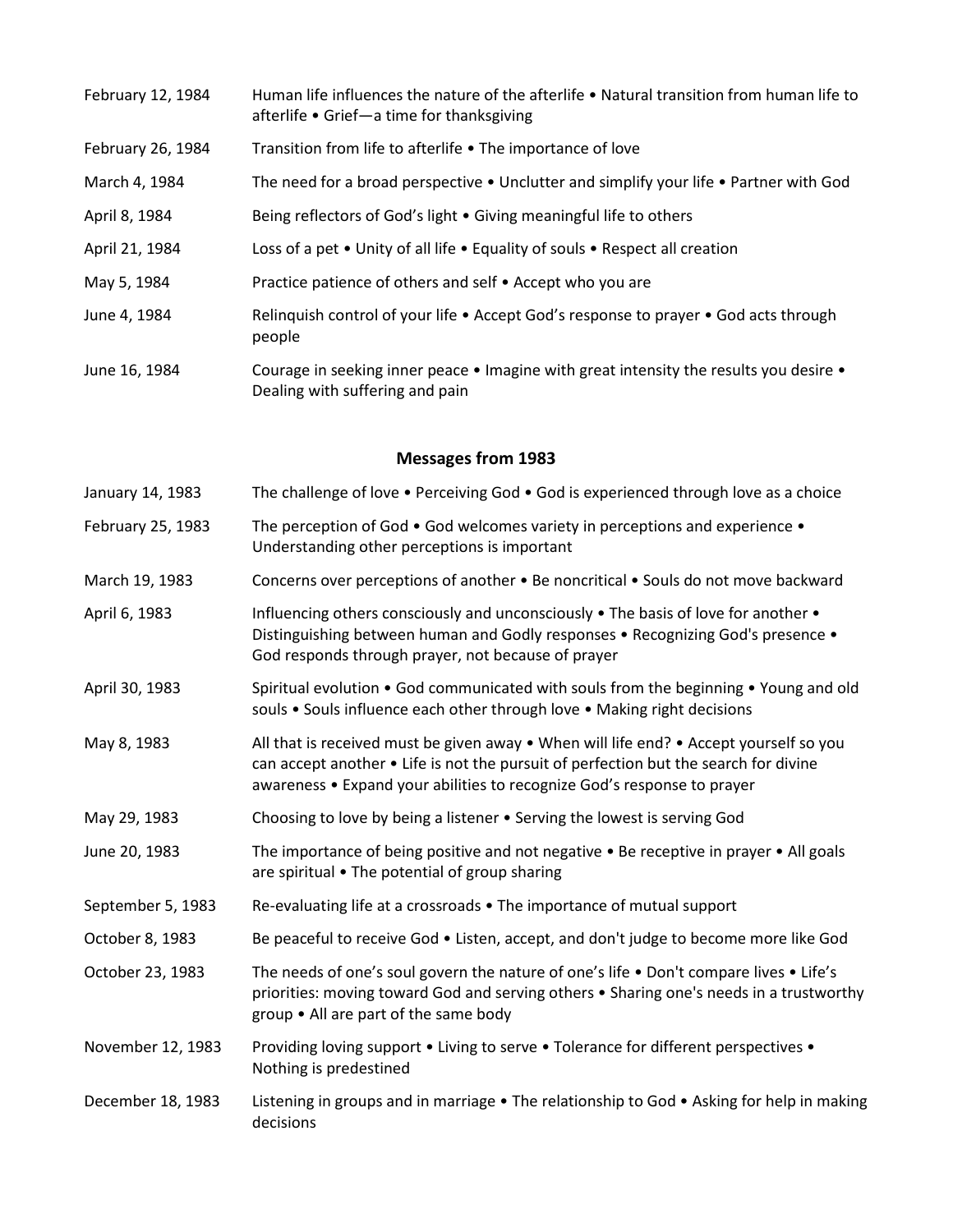- January 10, 1982 Prayer as communication Guides act as lenses God is a facilitator Give in order to receive
- January 30, 1982 Find inner peace by focusing on God Share these messages
- February 12, 1982 Relationships are source of spiritual development Range of emotions are natural and necessary • Appropriate expression of feelings • Recognize God in yourself • God is a feeling entity
- March 14, 1982 Reasons for human existence Eliminate guilt, negativism, and ego God does not feel anger • Bring about peace by reflecting God
- March 20, 1982 God does not suffer Suffering does not atone for sins Meaning of Jesus' life and death • Individual will should reflect God • Location of guides
- April 25, 1982 Dynamic relationship between God and humans Blind obedience does not result in spiritual growth • Pray for nourishment • The challenge of illness • Balance between spiritual and material life
- May 15, 1982 Gifts of accepting guides and guidance How to receive guidance Serving another is serving God
- May 29, 1982 What makes communion with guides difficult Traveling the road to God at your own pace • Accepting others' paths • Studying these messages • Share beliefs with a release of energy
- June 12, 1982 Guides serve as spiritual maps God is within and experienced as a sense of peace Perceived difficulty in sharing messages
- June 25, 1982 Spiritual growth requires change Separation can lead to growth Being alone has advantages
- September 5, 1982 Resistance to accepting spirit guide messages Guides help humans hear, but God speaks • Negative forces in spirit world • No one religion is more correct than another • Perceptions of role of Jesus
- September 25, 1982 The oneness of everything, compared to light and air God's all-encompassing love Guides are not intermediaries • The union among God, guides, and humans is complete and continuous
- October 24, 1982 All events are essential The evolution of the soul The nature of the soul prior to human life • Spiritual growth supersedes past-life knowledge • Our souls cycle to oneness with God
- November 6, 1982 Messages require careful study Cycles of ups and downs Focus on the positive
- November 20, 1982 When your vision of God dims, be open to experiencing God through actions of humans and guides
- December 12, 1982 God uses many methods to directly reach each person Praying for others Peace within as a prerequisite for world peace • World conflict results from individual restlessness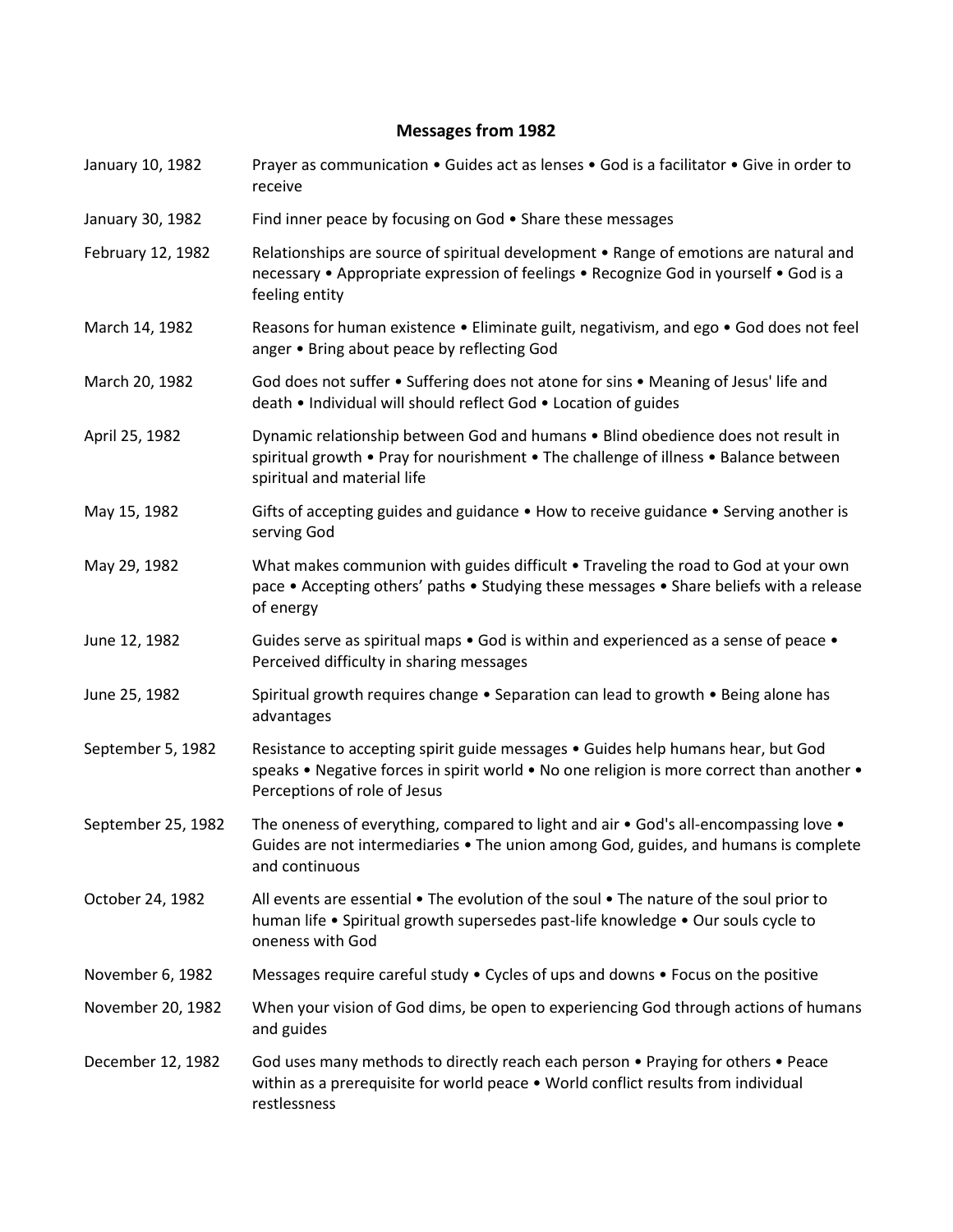January 9, 1981 God is active • Keep problems in perspective • Jesus' suffering • Guides don't relate to time, only movement or progress February 13, 1981 Accept differing perceptions of God • Beliefs are not chosen • Serving another is serving God February 27, 1981 How greater understanding of God is nurtured • Power of the mind to control bodily functions • Seek calm and warmth to gain insight • Evil does not operate in light March 27, 1981 Communicating and relating to others • Finding God in another • Jesus' example of God incarnate April 10, 1981 Faith as a function of the soul • Understanding as a function of the mind • Response to evil (e.g. the shooting of President Reagan) April 24, 1981 Analogy of spokes in a wheel to differing perceptions of God • The faith and example of Jesus • What it means to be "saved" May 8, 1981 How guides recognize other souls • Guides can alter vibrations • The power of corporate prayer • Movement viewed spiritually • Absolute unity of life May 22, 1981 Importance of slow progress • How to help the soul progress • All of creation is equal • How conscience is your guide • Prayer and one's conscience • Prayer and listening • Surrounding others in prayer June 12, 1981 Human relationship with guides and God • Dealing with attitudes, distances and differences in human life • Challenges are opportunities • Grow by exercising love without judgment August 28, 1981 Praying for those who have passed on • The soul needs to serve • Soul compared to a candle • Guilt and impatience and the right self-image September 18, 1981 Evaluate another but do not judge • Witness through actions • Help others in need • Different means of accepting God • Take time each day to commune with God • Seek avenues of peace October 10, 1981 The universe is a single entity • Humans have a special relationship to God but are not most important • Stability is empowering to bring about change in the world • Love is the ultimate way and power October 24, 1981 Centering priorities on God • Consider yourselves lights • Give up desires for personal gain November 7, 1981 Life as an act of faith • Value of differences in perceptions of God November 20, 1981 Function of prayer • Emphasize commonality with others as the body of God • Accept challenges as opportunities December 12, 1981 The nature of souls • Life orientations: get love or give love • Human choice influences the soul's development • Souls have different personalities • Reincarnation offers additional opportunities for soul development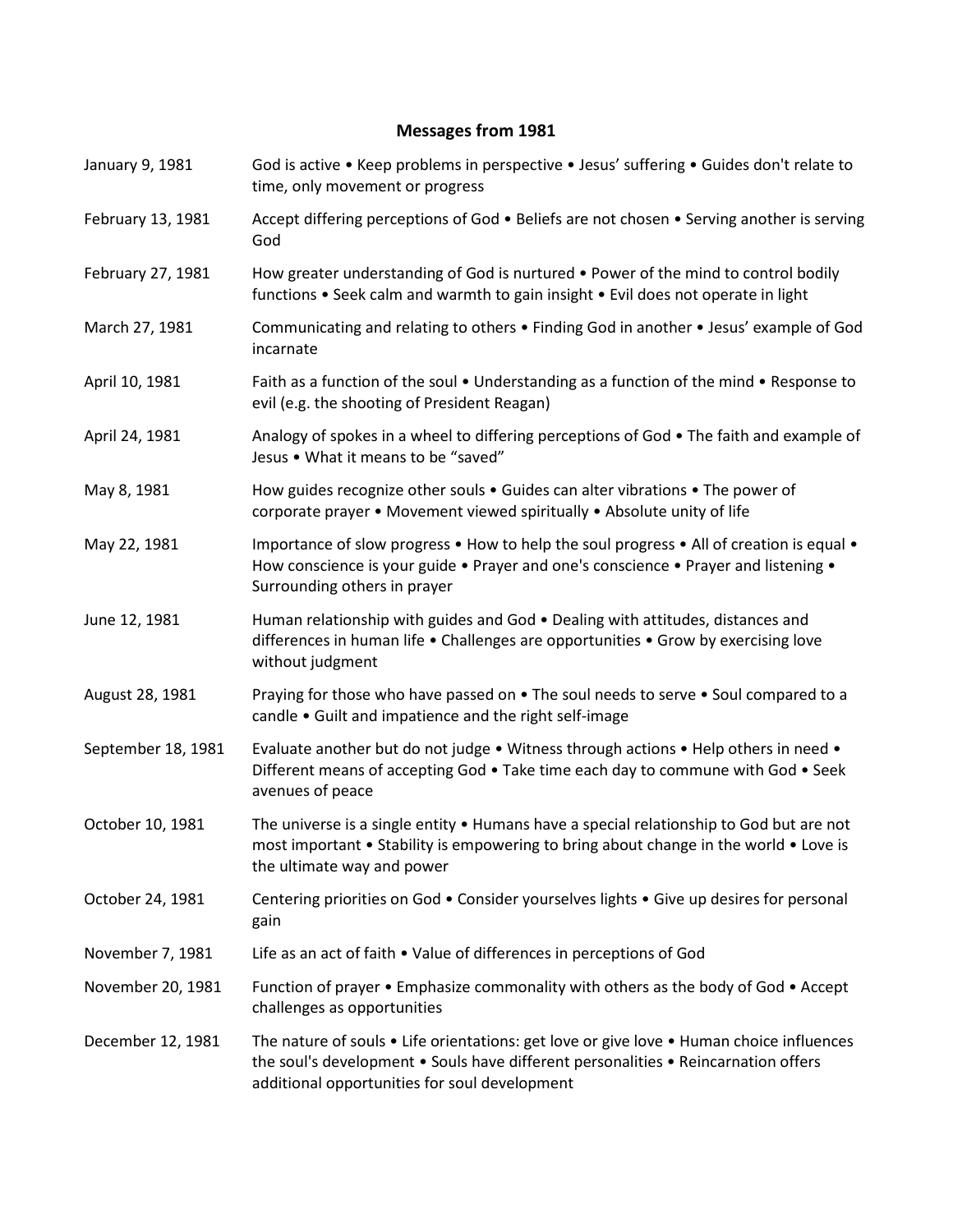| January 11, 1980   | Soul growth and will . Reincarnation                                                                                                                                                                        |
|--------------------|-------------------------------------------------------------------------------------------------------------------------------------------------------------------------------------------------------------|
| February 1, 1980   | Union with guides is total • God plants questions in your consciousness • You influence<br>God's power . Many avenues to God, therefore be tolerant                                                         |
| February 29, 1980  | Competition and achievement . Elevate others                                                                                                                                                                |
| March 28, 1980     | Search for identity: for individuals, for the church, for Jesus' disciples • Parenting • Being<br>one with God                                                                                              |
| April 18, 1980     | Appreciating uniqueness of each soul . Soul is the dominant force in personality .<br>Marriage relationships . All persons are equal                                                                        |
| May 16, 1980       | Viewing suffering as a blessing • The failed rescue of hostages in Iran                                                                                                                                     |
| May 25, 1980       | Analogy of God as a photographic image • God allows suffering • Patience plus prayer<br>leads to perception and perception plus faith leads to action                                                       |
| June 2, 1980       | Reconciling church doctrine (adult baptism) and spirit . The limits of confrontation                                                                                                                        |
| June 13, 1980      | Nature and role of guides and their messages, using analogy of driving a car • Right and<br>wrong way to pray . Guilt and final judgment                                                                    |
| August 31, 1980    | Faith, love, and healing                                                                                                                                                                                    |
| September 21, 1980 | Interior voices: God's and others' • Déjà vu: past life recall? • Soul growth linked to<br>choice . Guides respond when God invoked . Living to serve others                                                |
| October 9, 1980    | Communication, whether human or spiritual, should be about product, not process                                                                                                                             |
| October 26, 1980   | Sharing grief • Messages are to be shared • Progress can only be achieved collectively •<br>Unity of all souls and God compared to drops of water in the ocean                                              |
| November 15, 1980  | Humans can reflect God's light • The purpose of messages • The nature of judgment •<br>Truth in Gnostic thought . Spiritual journeys compared to trips by car versus plane                                  |
| December 7, 1980   | Prayers of gratitude • Christmas and the nature of Jesus • Organize messages by subject                                                                                                                     |
| December 26, 1980  | Messages are God's word • Spiritual Light: as a form of energy; as a unique fingerprint<br>of a soul; as it relates to prayer; as a medium of communication; seeing all souls as<br>reflectors or receivers |

| May 30, 1979  | Spiritual approaches to truth                                                                                                           |
|---------------|-----------------------------------------------------------------------------------------------------------------------------------------|
| July 7, 1979  | Guides • Suffering • Sharing spiritual beliefs with others                                                                              |
| July 13, 1979 | God's guidance as water behind a dam • Bodily afflictions (headaches) •<br>Receiving guidance . The occult, evil                        |
| July 24, 1979 | Analogy of life as detours on a trip • Levels of afterlife and types of guidance,<br>including psychic phenomena • Assignment of guides |